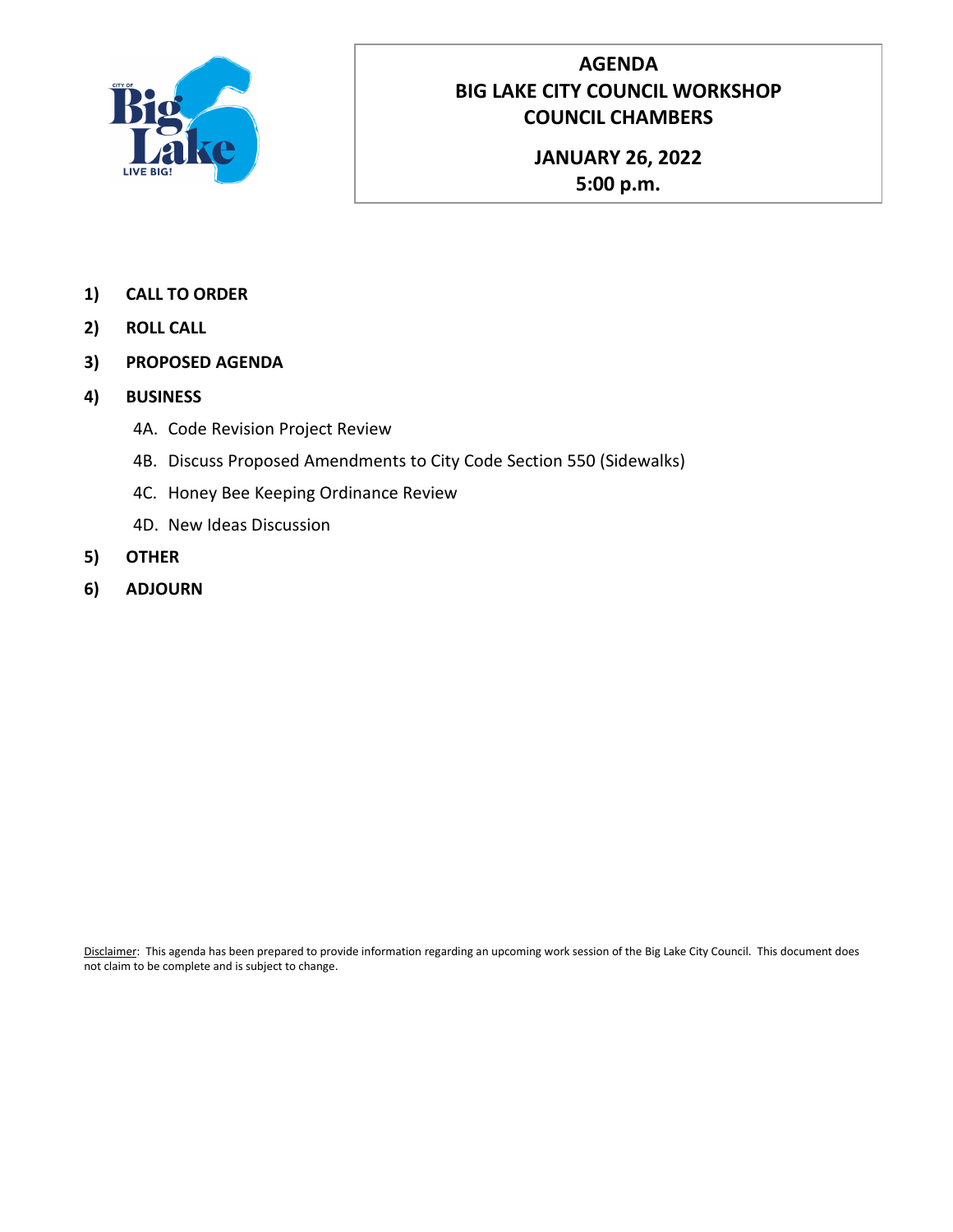### **WORKSHOP ITEM Big Lake City Council**



| <b>Prepared By:</b><br>Hanna Klimmek, Community Development Director  | <b>Meeting Date:</b><br>Item No.<br>1/26/2022<br>4Α                                       |  |  |  |  |
|-----------------------------------------------------------------------|-------------------------------------------------------------------------------------------|--|--|--|--|
| <b>Item Description:</b><br>Code Revision Project Contract Discussion | <b>Reviewed By:</b> Clay Wilfahrt, City Administrator                                     |  |  |  |  |
|                                                                       | <b>Reviewed By:</b> Deb Wegeleben, Finance Director $\&$<br>Lucinda Spanier, City Planner |  |  |  |  |

### *COUNCIL DIRECTION REQUESTED*

**Staff is requesting Council discussion and direction regarding the DRAFT Professional Services Proposal for City of Big Lake Ordinance Revisions, the DRAFT Parameters of Success (Exhibit A), and the DRAFT Ordinance Rewrite Schedule and Fees (Exhibit B).** 

### *BACKGROUND/DISCUSSION*

The highly discussed code revision project has been a priority of Community Development for nearly two (2) years. The project consists of a repeal and replace of three (3) chapters within the Big Lake City Code; zoning, subdivision, and signs.

In May of 2020, the Code Revision Task Force was created to support the project and members were ready to begin as soon as possible. The project has yet to commence due to lack of staff capacity within the department; largely due to turnover.

During the December 8, 2021 City Council Workshop, the City Council discussed the project and decided to move forward by consulting the project out. At that time, staff had obtained two (2) informal quotes to prepare for the discussion.

Through the Workshop discussion, staff heard a sense of urgency from the City Council and ultimately decided it would be best to shortlist the project and ask that the lowest and most reasonable quote draft a Professional Services Proposal for City of Big Lake Ordinance Revision. The lowest and most reasonable informal quote was provided by Landform, which happens to be the City's current planning consultant.

Kendra Lindahl will be the project lead and will be in attendance during the January 26, 2022 Workshop to explain how the project will be facilitated as well as anticipated timeline. The attached DRAFT Professional Services Proposal for City of Big Lake Ordinance Revision and its Exhibits has been reviewed by the City Attorney and is ready for approval as written.

### *FINANCIAL IMPACT*

Landform will be paid hourly not-to-exceed \$101,278.00. Funds will be drawn from unallocated CIP funds.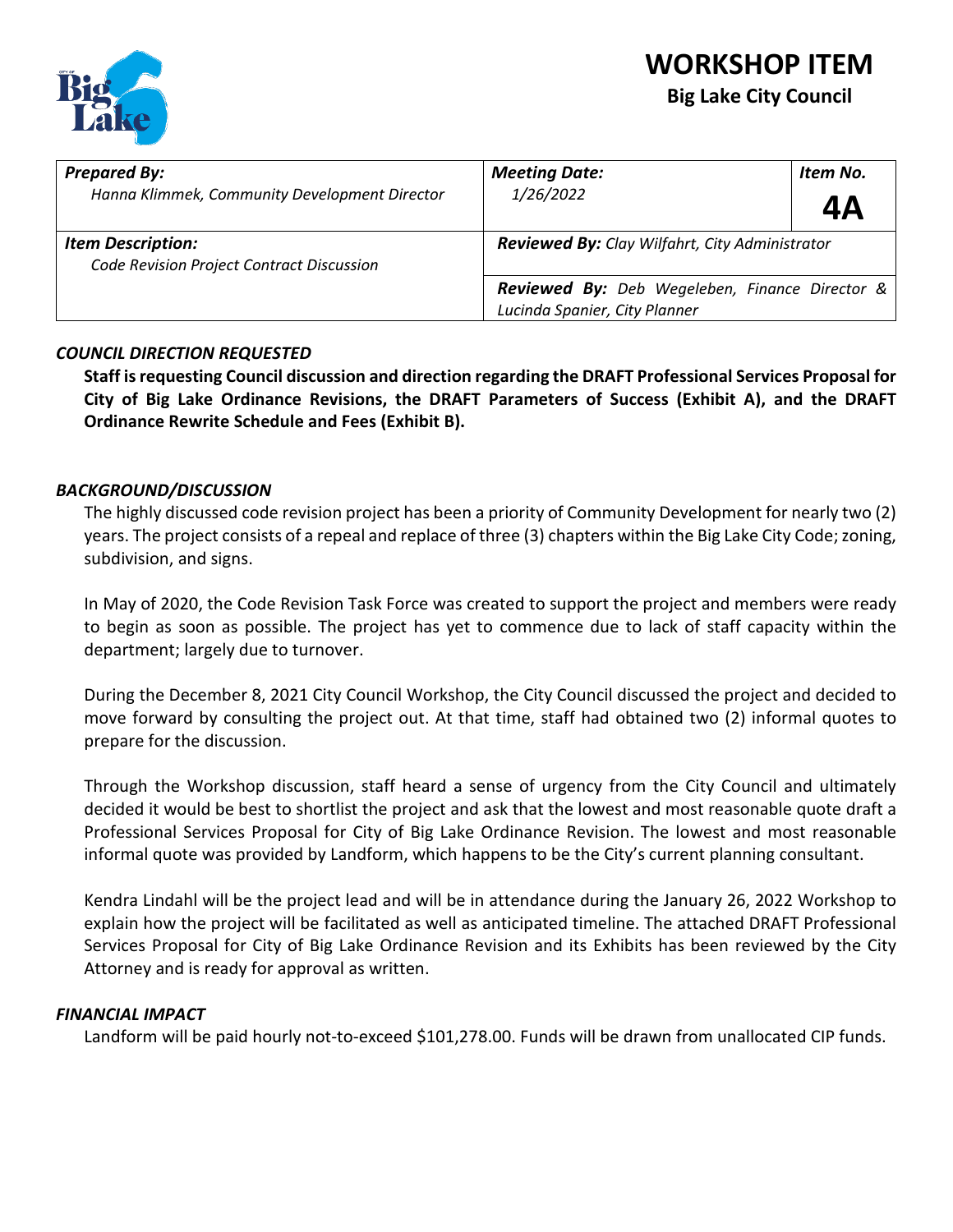### *STAFF RECOMMENDATION*

Staff is recommending the City Council discuss the DRAFT Professional Services Proposal for City of Big Lake Ordinance Revisions, the DRAFT Parameters of Success (Exhibit A), and the DRAFT Ordinance Rewrite Schedule and Fees (Exhibit B) in preparation for approval during the regular City Council meeting.

### *ATTACHMENTS*

DRAFT Professional Services Proposal for City of Big Lake Ordinance Revision DRAFT Exhibit A DRAFT Exhibit B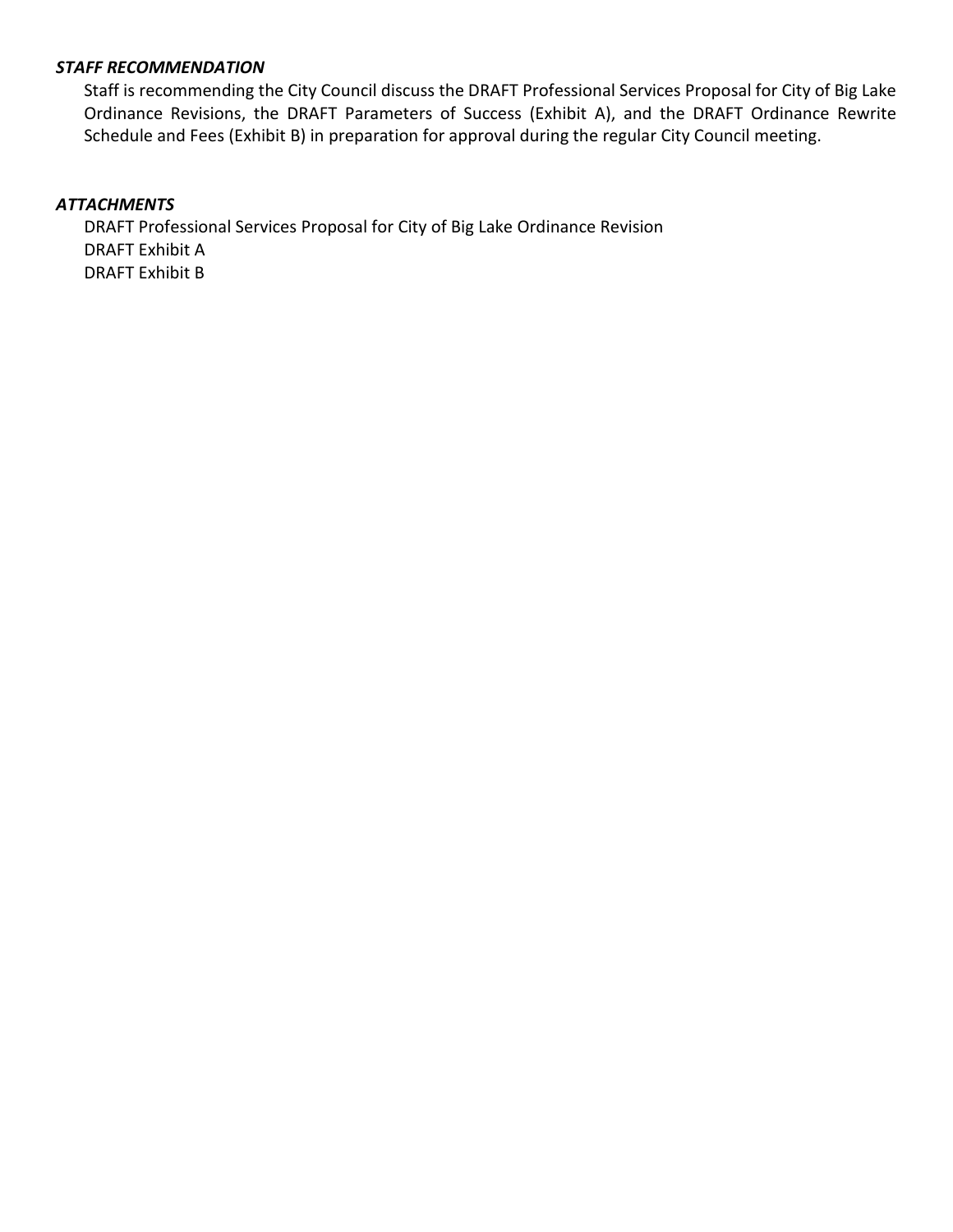

105 South Fifth Avenue Suite 513 Minneapolis, MN 55401

Tel: 612-252-9070 Web: landform.net

January 17, 2022

Lucinda Spanier City of Big Lake 160 Lake Street North Big Lake, MN 55309

RE: Subdivision, Zoning and Sign Ordinance Revisions

Lucinda,

Thank you for utilizing Landform to provide planning services for the City. We appreciate your confidence in us and we value our working relationship with the City. We are pleased to provide the attached schedule and cost estimate for the revision of the Big Lake Subdivision, Zoning and Sign Ordinances. We revised the schedule and cost based on our discussion following the December Council work session. Our work plan estimates a 14-month schedule (Exhibit B) with a not-to-exceed fee of **\$101,278.00**. The key elements include:

- 1. Hold a kick-off meeting with the task force to review the work plan and outline for new ordinance and hold monthly check in meetings with staff.
- 2. Subdivision Ordinance revisions (including staff, Task Force, Planning Commission and City Councilreview)
- 3. Zoning Ordinance revisions to Sections 1002-1030 (including staff, Task Force and Planning Commission review)
- 4. Zoning Ordinance revisions to Sections 1031-1041 (including staff, Task Force and Planning Commission review)
- 5. Zoning Ordinance revisions to Sections 1044-1050 (including staff, Task Force and Planning Commission review)
- 6. Zoning Ordinance revisions to Sections 1001 and 1055-1069 including staff, Task Force and Planning Commission review)
- 7. Sign Ordinance revisions (including staff, Task Force, Planning Commission and City Council review)
- 8. A reorganization of the ordinance after content changes are accepted. We will also finalize the Zoning Ordinance definitions as a final step in the process (including staff, city attorney, Task Force, Planning Commission and City Council review)
- 9. Present the revised Subdivision, Zoning and Sign Ordinance to the Task Force, Planning Commission and City Council for formal approval.

During the process of making revisions to the subdivision, zoning and sign ordinances we will incorporate the parameters for success identified by City Council (Exhibit A), which include:

- 1. ensuring consistency with State Statutes and adopted plans,
- 2. addressing outdated language and definitions,
- 3. updating the zoning regulations code to align with current market development standards,
- 4. creating a more user-friendly document by simplifying development standards and
- 5. reducing the length of the code through concise clear language and the use of tables and images.

If you have any questions concerning this proposal or our services, please call me at 612-638-0225. We look forward to working with you.

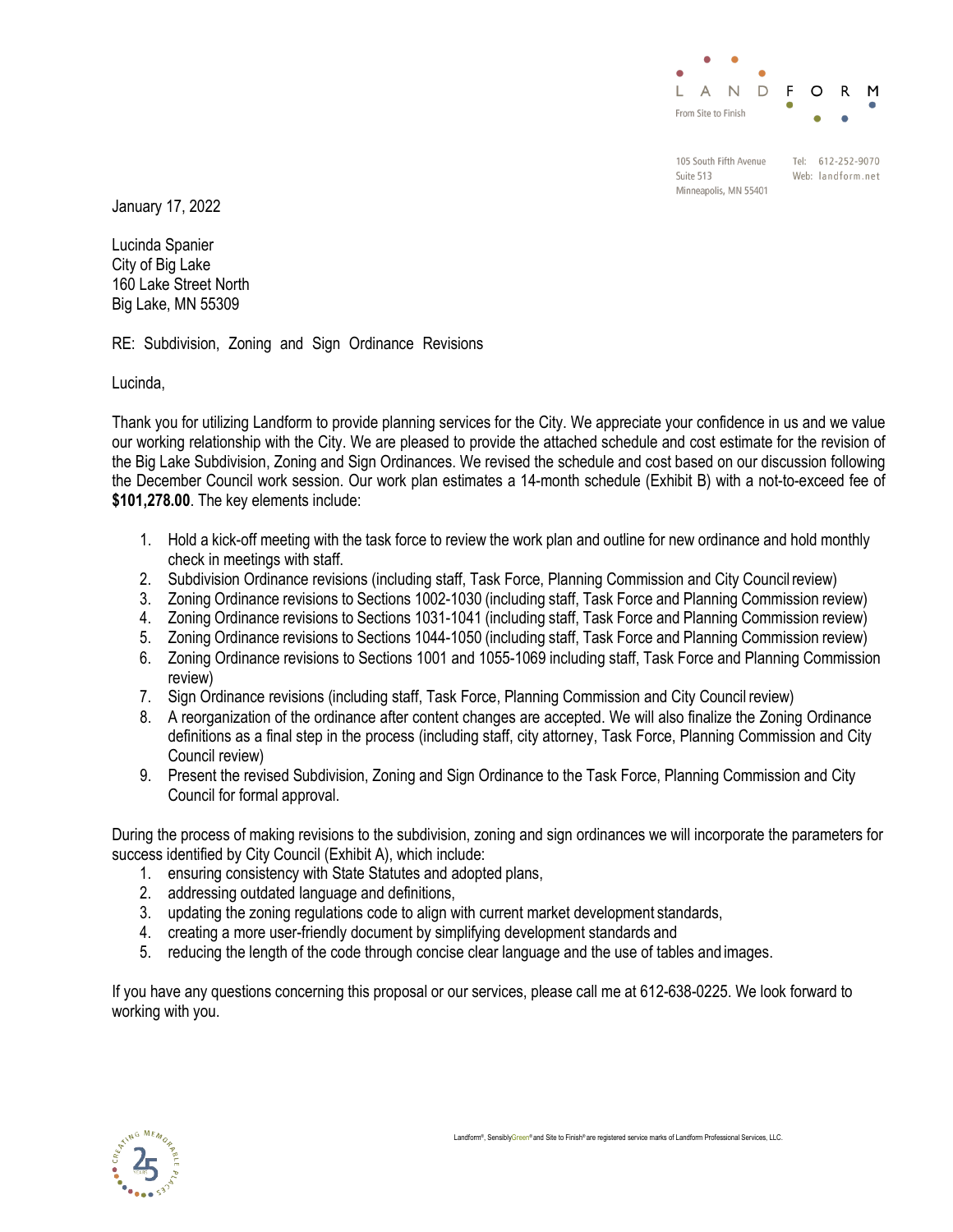Sincerely, Landform

Principal Planner **Principal Planner III** 

Kin De

ENCL: Project Scope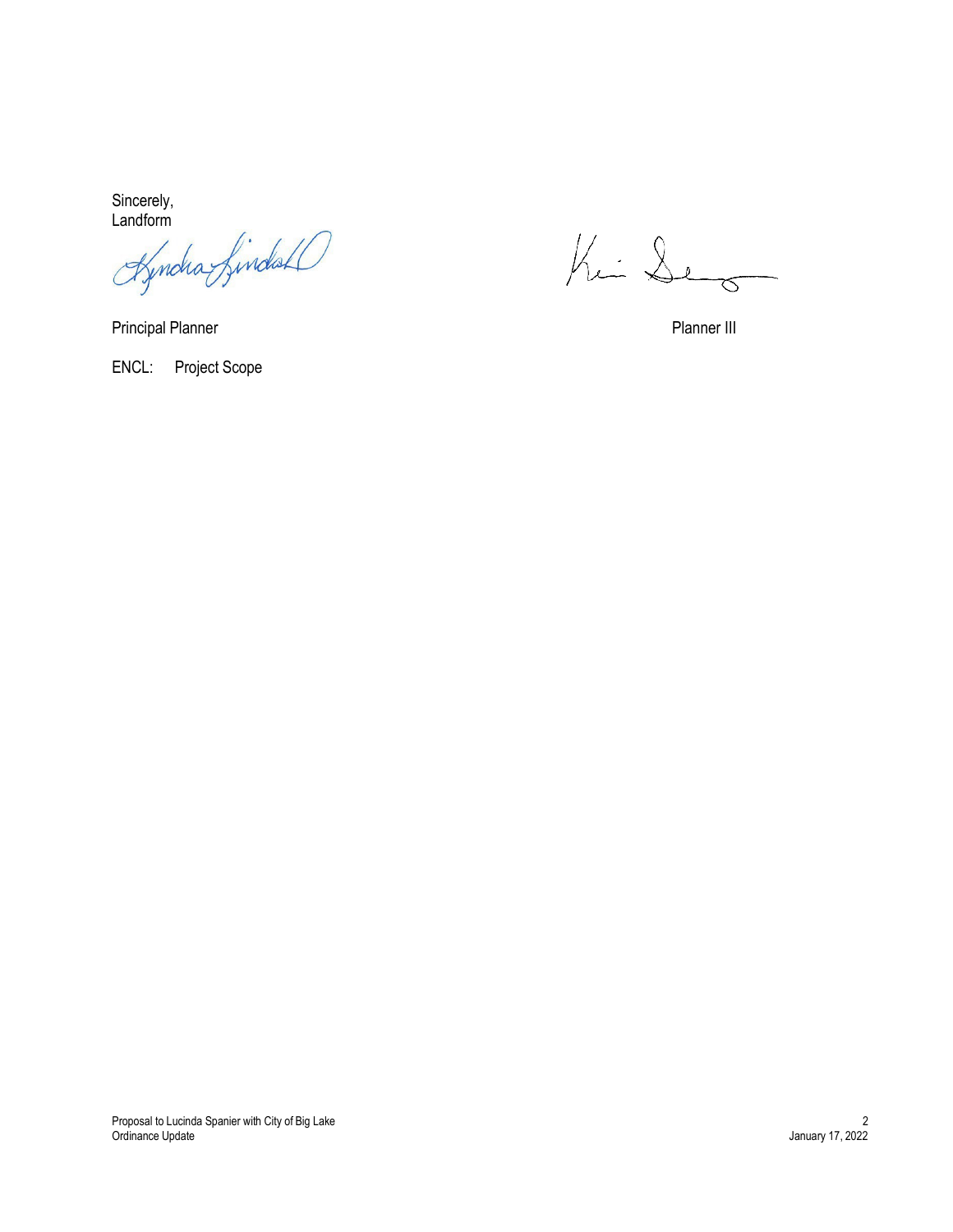Professional Services Proposal For

# **City of Big Lake**

# **ORDINANCE REVISIONS Big Lake, MN**

# **PROJECT TEAM:**

Client Manager: Kendra Lindahl, AICP Principal Planner Planner: Kevin Shay Nicholas Ouellette Designer: Emily Osthus

\* Indicated professional registrations are state-dependent; to obtain further information about our state licenses, please contact Human Resources at 612-252-9070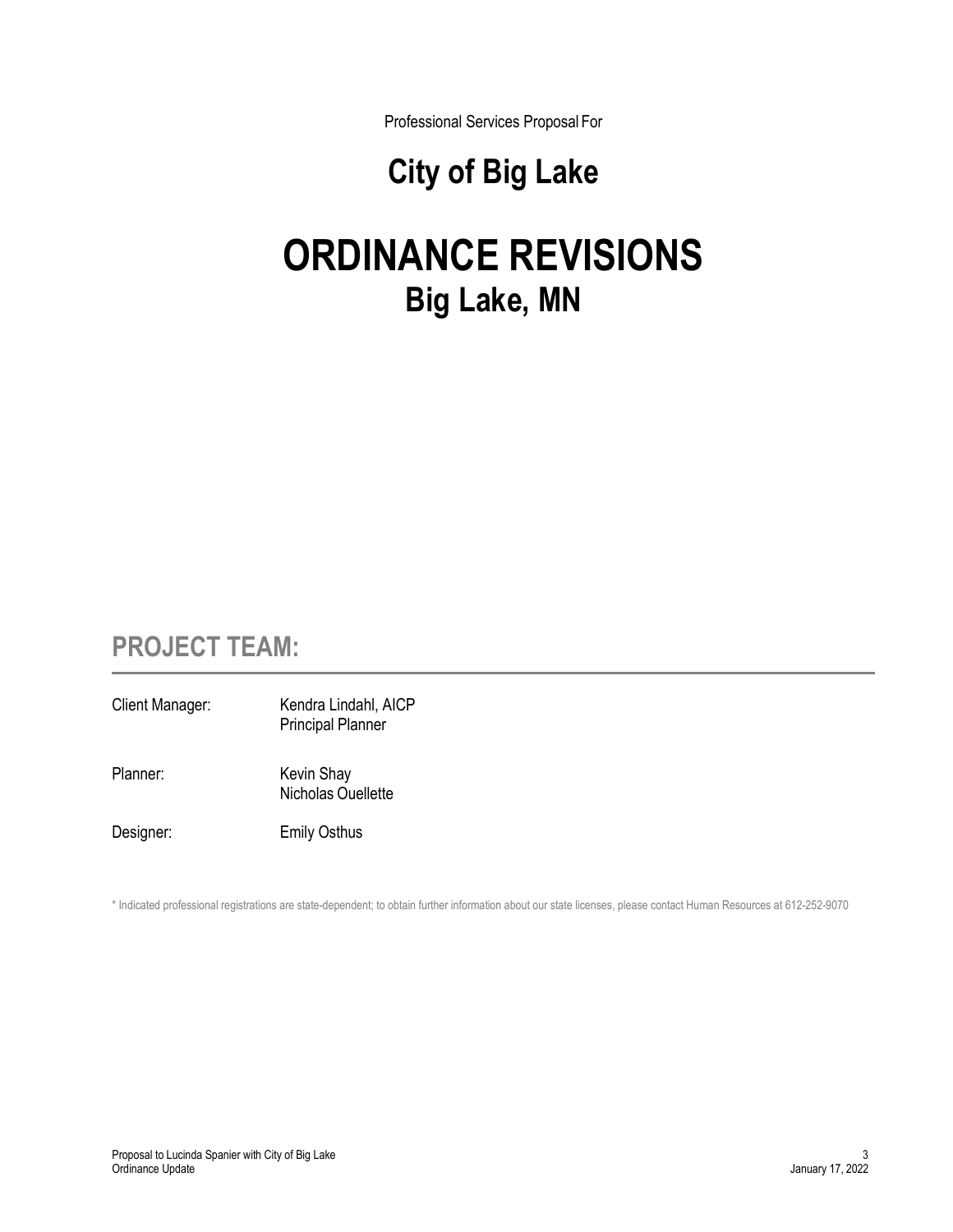This fee Proposal is valid for 30 days from the creation date noted in the footer. Landform may reissue a revised Proposal upon request if the indicated time period has lapsed.

# **TABLE OF CONTENTS**

<span id="page-6-0"></span>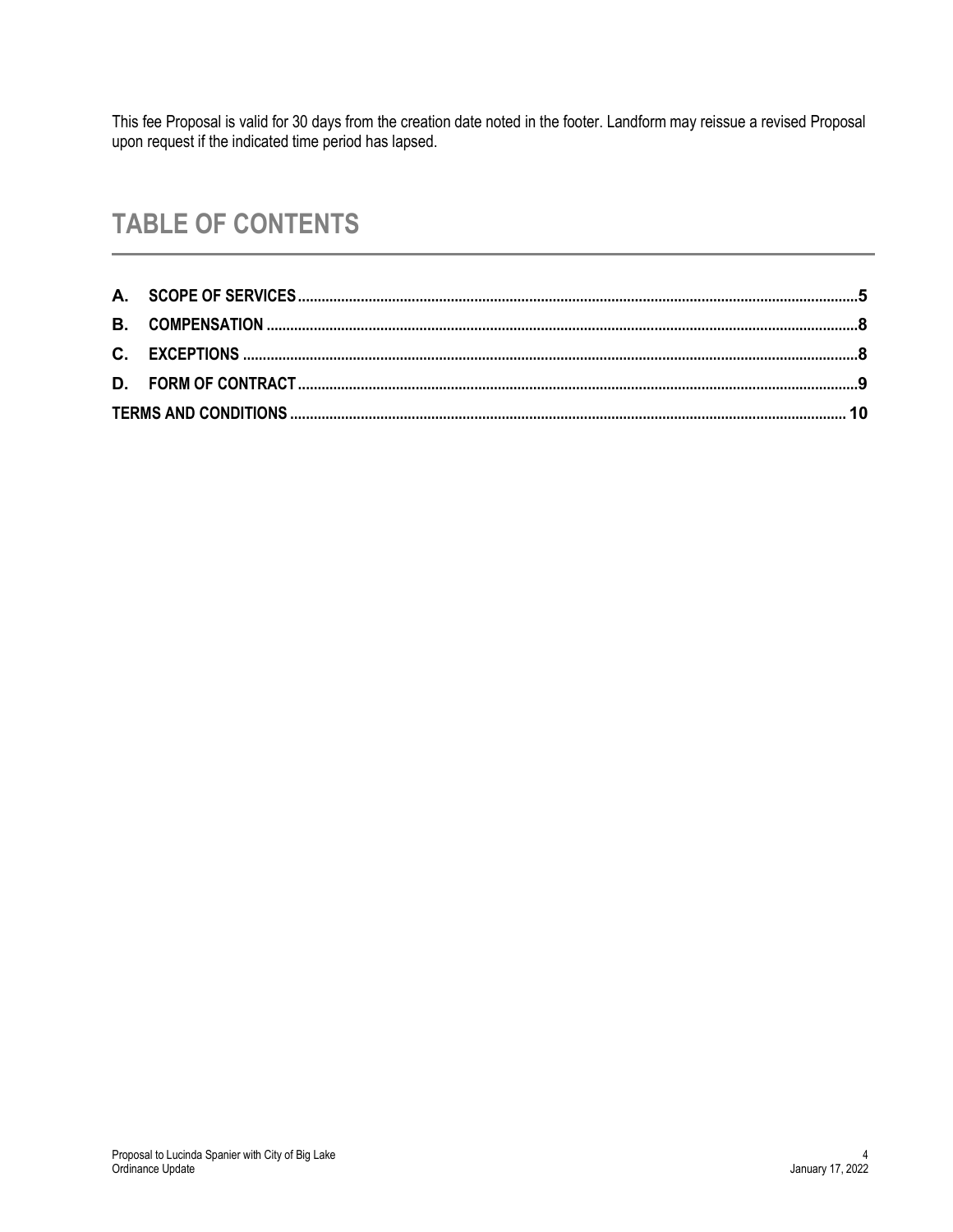### **A. SCOPE OF SERVICES**

The level of our involvement will include the following Scope of Services ("Basic Services"). Naturally, the scale and scope of our efforts depends upon a Client's needs, a clear understanding of our responsibilities and upon the deliverables required. If we have misinterpreted your needs, please let us know and we will make the necessary adjustments to this Proposal.

### **1. Project Management [60]:**

Landform will:

- a) Hold a kickoff meeting with the City Council to review the work plan.
- b) Hold a kickoff meeting with City staff to finalize the scope of work, schedule anddeliverables.
- c) Hold a kickoff meeting with the ordinance Task Force to review the process and identify priorities.
- d) Conduct monthly project update meetings with City staff. These meetings will be conducted by teleconference.

### **2. Subdivision Ordinance Revisions [04.1]:**

Landform will:

- a) Prepare revisions to the Subdivision Ordinance based on direction given at the kickoff meetings with City staff and the ordinance Task Force. Specifically, we will:
	- i. Update the ordinance to include the issues identified by staff
	- ii. Ensure compliance with State Statutes
	- iii. Streamline the ordinance for readability
	- iv. Ensure incorporation of current market standards.
- b) Provide a draft to City staff for review and revise once based on staff comments.
- c) Prepare staff reports and attend one Task Force meeting.
- d) Revise the document once based on Task Force comments.
- e) Prepare staff reports and attend one Planning Commission meeting and one City Council meeting.
- f) Revise the document once based on Planning Commission and City Council comments.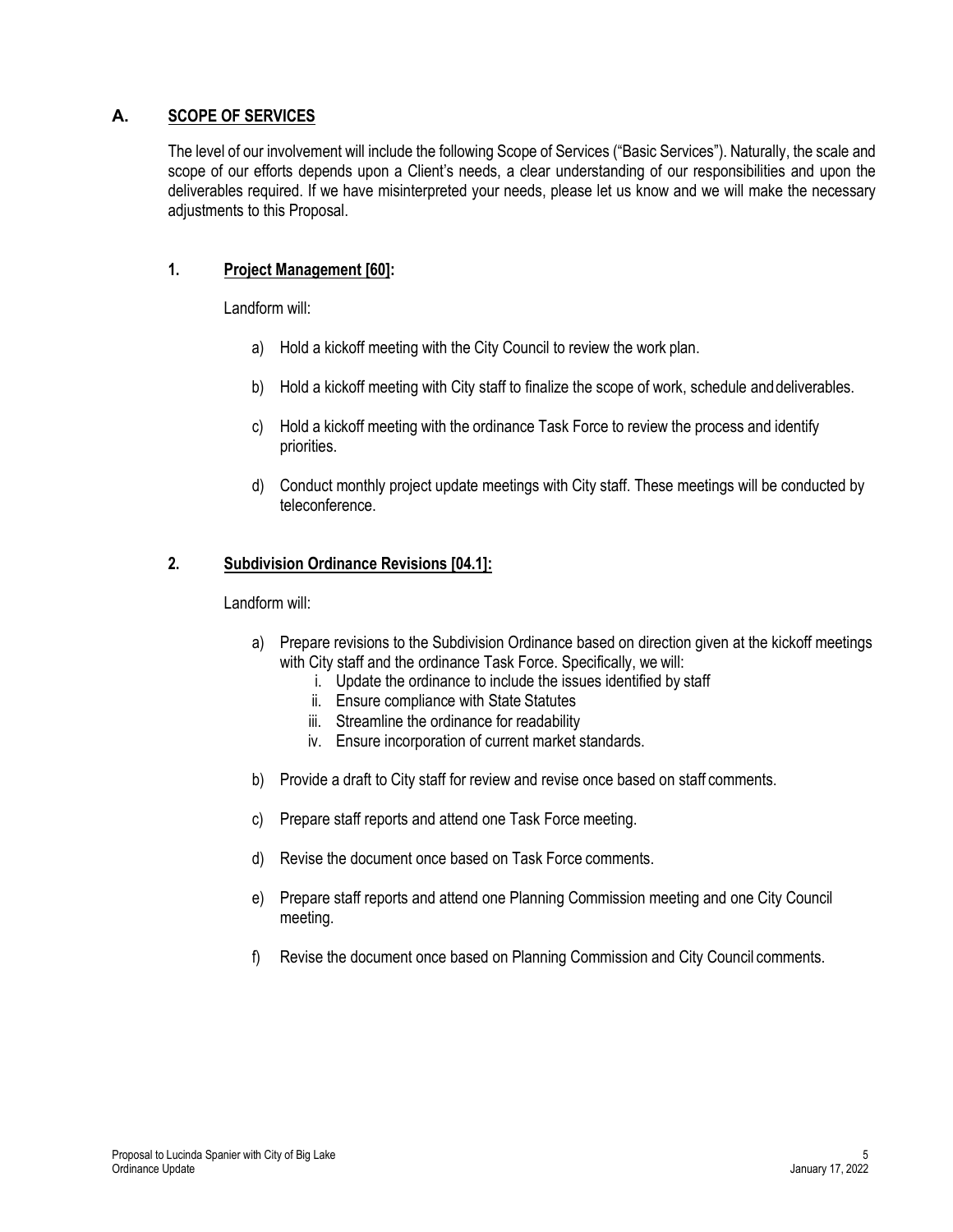### **3. Zoning Ordinance Revisions [04.2]:**

Landform will:

- a) Prepare revisions to the Zoning Ordinance based on direction given at the kickoff meetings with City staff and the ordinance Task Force. Specifically, we will:
	- i. Update the ordinance to include the issues identified by staff
	- ii. Ensure compliance with State Statutes
	- iii. Streamline the ordinance for readability
	- iv. Ensure incorporation of current market standards
	- v. Provide graphics to illustrate ordinances clearly, such as the image included below:



- b) The ordinance will be broken into four sections for revisions. We will provide a draft of each section to City staff for review and revise once based on staff comments at each of the four review sections as outlined on the attached project schedule.
- c) Prepare staff reports and attend four Task Force meetings and four Planning Commission meetings. We will revise each of the four sections once following these meetings.
- d) Prepare staff reports and draft ordinance for City Council review.
- e) Finalize draft document after City Council review.

### **4. Sign Ordinance Revisions [04.3]:**

#### Landform will:

- a) Prepare revisions to the Sign Ordinance based on direction given at the kickoff meetings with City staff and the ordinance Task Force. Specifically, we will:
	- i. Ensure compliance with State Statutes
	- ii. Streamline the ordinance for readability
	- iii. Ensure incorporation of current market standards
	- iv. Update sign standards to reflect recent approvals
	- v. Provide graphics to illustrate ordinances clearly, such as the image included below: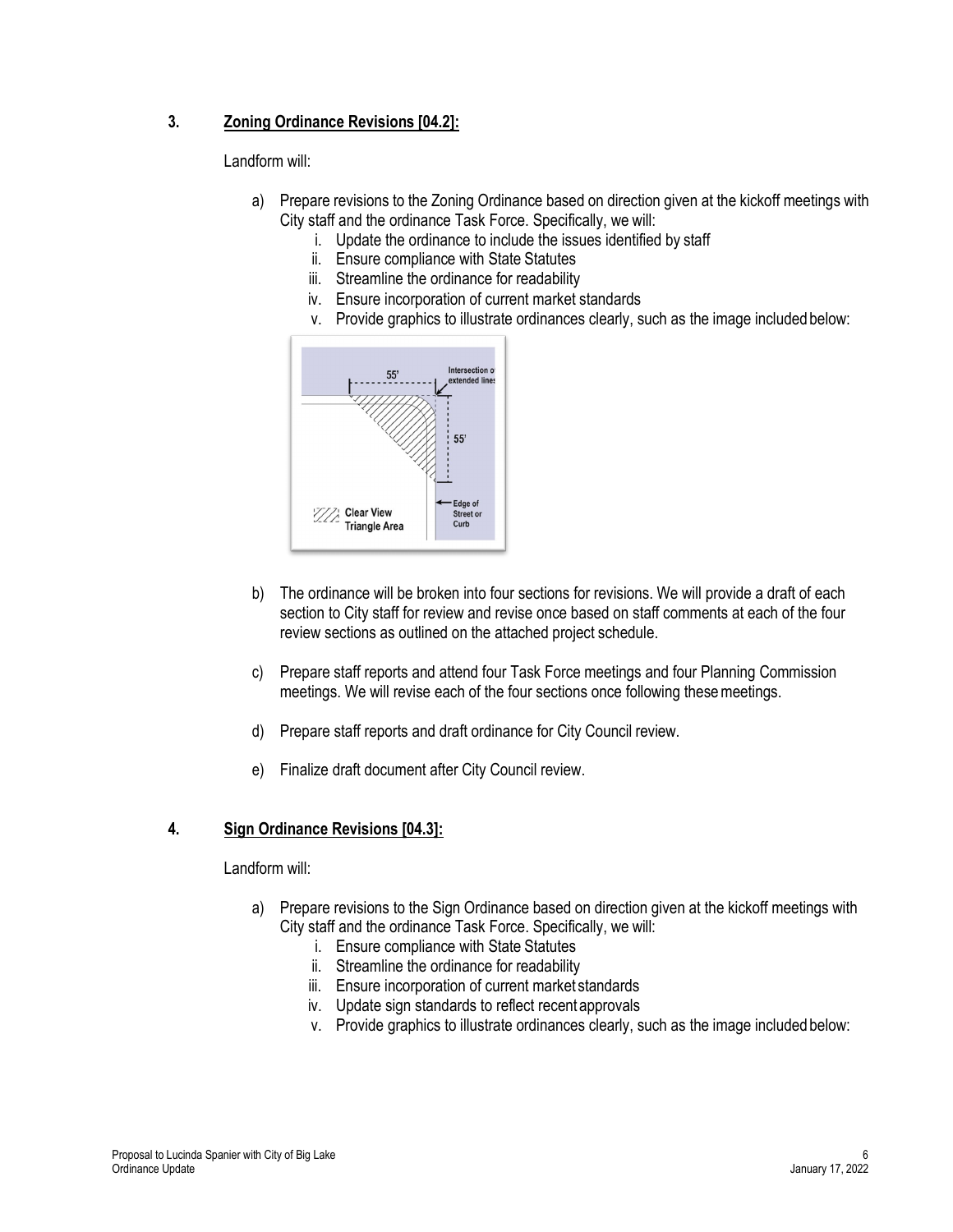

- b) Provide a draft to City staff for review and revise once based on staff comments.
- c) Prepare staff reports and attend one Task Force meeting, one Planning Commission meeting and one City Council meeting.

### **5. Adoption of Final Ordinances [04.4]:**

Landform will:

- a) Prepare a final version of the Subdivision Ordinance, Zoning Ordinance and Sign Ordinance based on the feedback obtained in the previous phases.
- b) Provide a copy of the draft ordinance for review by the City Attorney. Coordinate with the City Attorney on one round of edits.
- c) Present ordinances to the ordinance Task Force and make one round of edits.
- d) Prepare staff reports and attend the public hearing at the Planning Commission and the City Council meeting adopting the ordinances.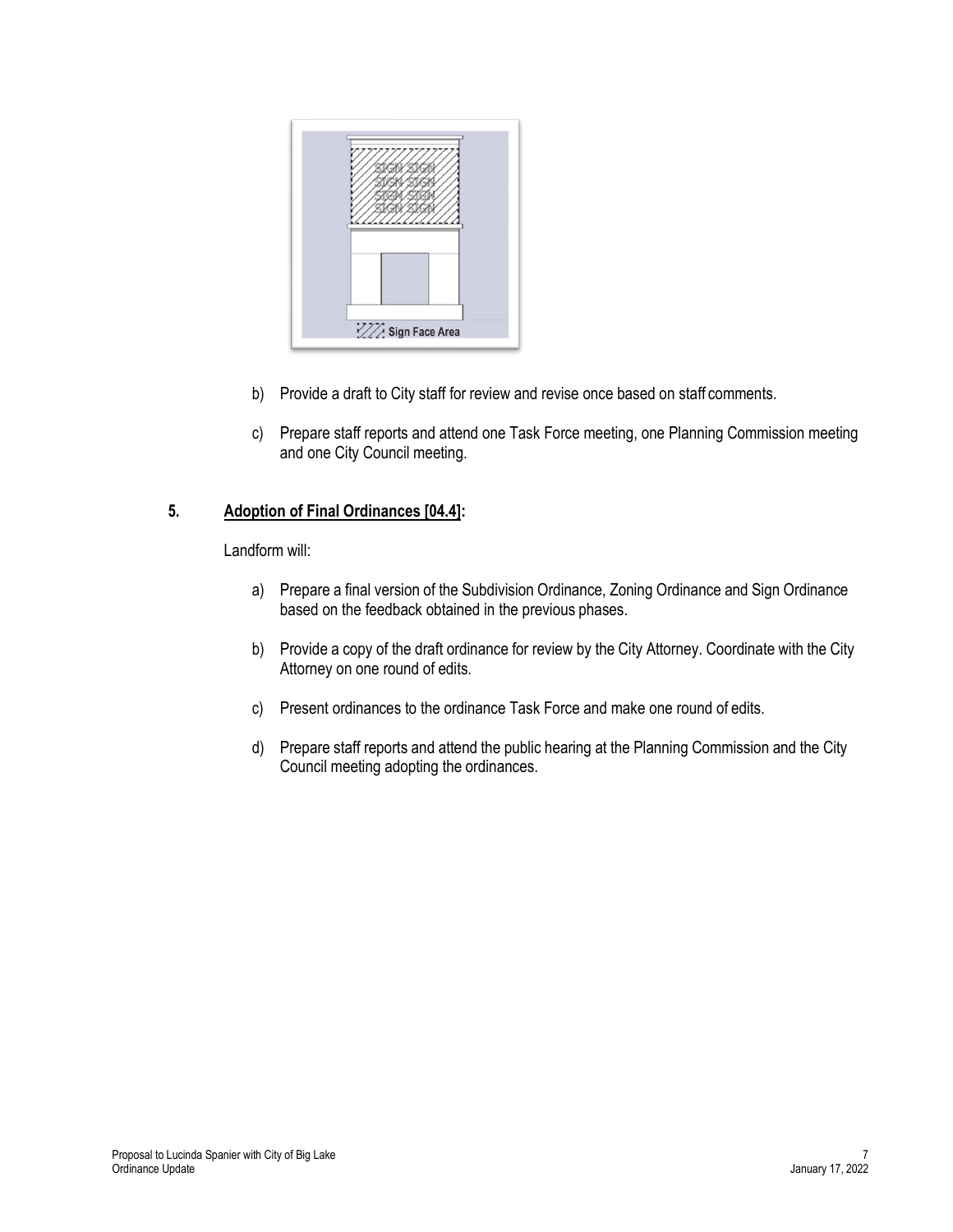### <span id="page-10-0"></span>**B. COMPENSATION**

1) The Basic Services described under the Scope of Services shall be completed on a fixed fee compensation basis as detailed below:

| <b>PHASE TASK</b>                              | <b>BILL TYPE</b> | <b>ASSOCIATED</b><br>FEE: |
|------------------------------------------------|------------------|---------------------------|
| <b>Project Management [60]:</b>                |                  |                           |
|                                                | Hourly           | \$8,218.00                |
| <b>Subdivision Ordinance Revisions [04.1]:</b> | Hourly           |                           |
| Hourly                                         |                  | \$12,350.00               |
| <b>Zoning Ordinance Revisions [04.2]:</b>      | Hourly           |                           |
| Hourly                                         |                  | \$59,338.00               |
| <b>Sign Ordinance Revisions [04.3]:</b>        | Hourly           |                           |
| Hourly                                         |                  | \$12,766.00               |
| <b>Adoption of Final Ordinances [04.4]:</b>    | Hourly           |                           |
|                                                |                  | \$8,606.00                |
| <b>Total</b>                                   | Hourly not-      |                           |
|                                                | to-exceed        | \$101,278.00              |

- *2)* Phase will be billed based on the 2022 City rate schedule*.*
- 3) Invoices will be sent once a month based on the hours worked through the date of billing.
- 4) Payment is due upon receipt of invoice. Unless prior arrangements are made, a 1.5% per month (18% per annum) service charge or the maximum permitted by law, whichever is less, will be assessed against all invoices unpaid for over 30 days. Service charges may be compounded.

### <span id="page-10-1"></span>**C. EXCEPTIONS**

We have based this Proposal on the following exceptions. Any exceptions added to this scope will be presented as a request for Additional Services. If we have made any incorrect assumptions, please let us know so that we can modify our Proposal.

- 1. Additional meetings over and above the meetings quantified in this Proposal will be an Additional Service and billed at our standard hourly rates.
- 2. Additional revisions beyond the number of revision cycles shown in this Proposal will be an Additional Service and billed at our standard hourly rates.
- 3. Changes to the scope of work in this Proposal will be an Additional Service and billed at our standard hourly rates.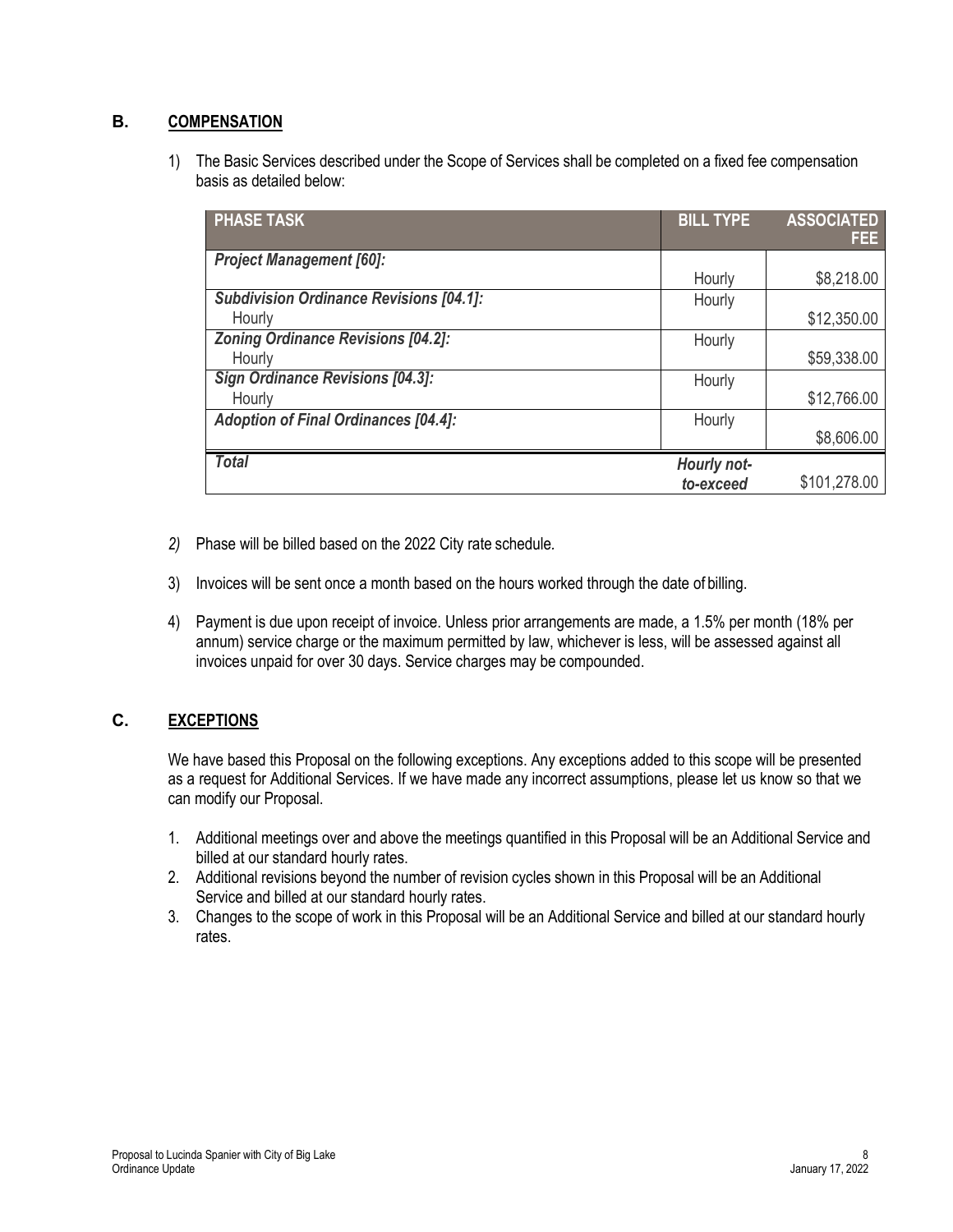### <span id="page-11-0"></span>**D. FORM OF CONTRACT**

Landform continually strives towards ways of reducing our impact on the environment. Therefore, we are submitting this Proposal to you electronically only. Please print only the signature page, sign, and return the signed page by email, fax or mail as written authorization to proceed. If your company's policy requires hardcopy originals, please contact us to request that hardcopy originals be mailed to your address. A faxed or emailed copy of a signature is as binding as an original. You may also incorporate this Proposal into your standard contract form but, even if we subsequently sign your contract form, in the event of any conflict or inconsistency between this Proposal and Client's standard contract form, this Proposal shall govern. We reserve the right to a) collect as an external reimbursable expense the cost of legal counsel should you elect to use a lengthy contract of your own design, and b) revise our fee Proposal if your contract form assigns additional responsibility or risk to Landform Professional Services. If you instruct us to begin, or allow us to continue performing, Services prior to returning a signed contract it will be understood that all terms of this Proposal, including the attached Terms and Conditions, are acceptable and all parties will be bound by the terms of this Proposal. The attached Terms and Conditions are incorporated by reference and are an integral component of this Proposal.

Landform Professional Services, LLC agrees to perform the Services described in this Proposal under the terms outlined.

The following party accepts the scope, terms and conditions outlined in this Proposal and instructs Landform Professional Services, LLC to proceed with the Services as outlined.

**City of Big Lake**

Date **Date Date Title** 

Kendra Lindahl, AICP Signed

January 17, 2022

**Principal** 

Landform Federal Tax ID: 27-1199905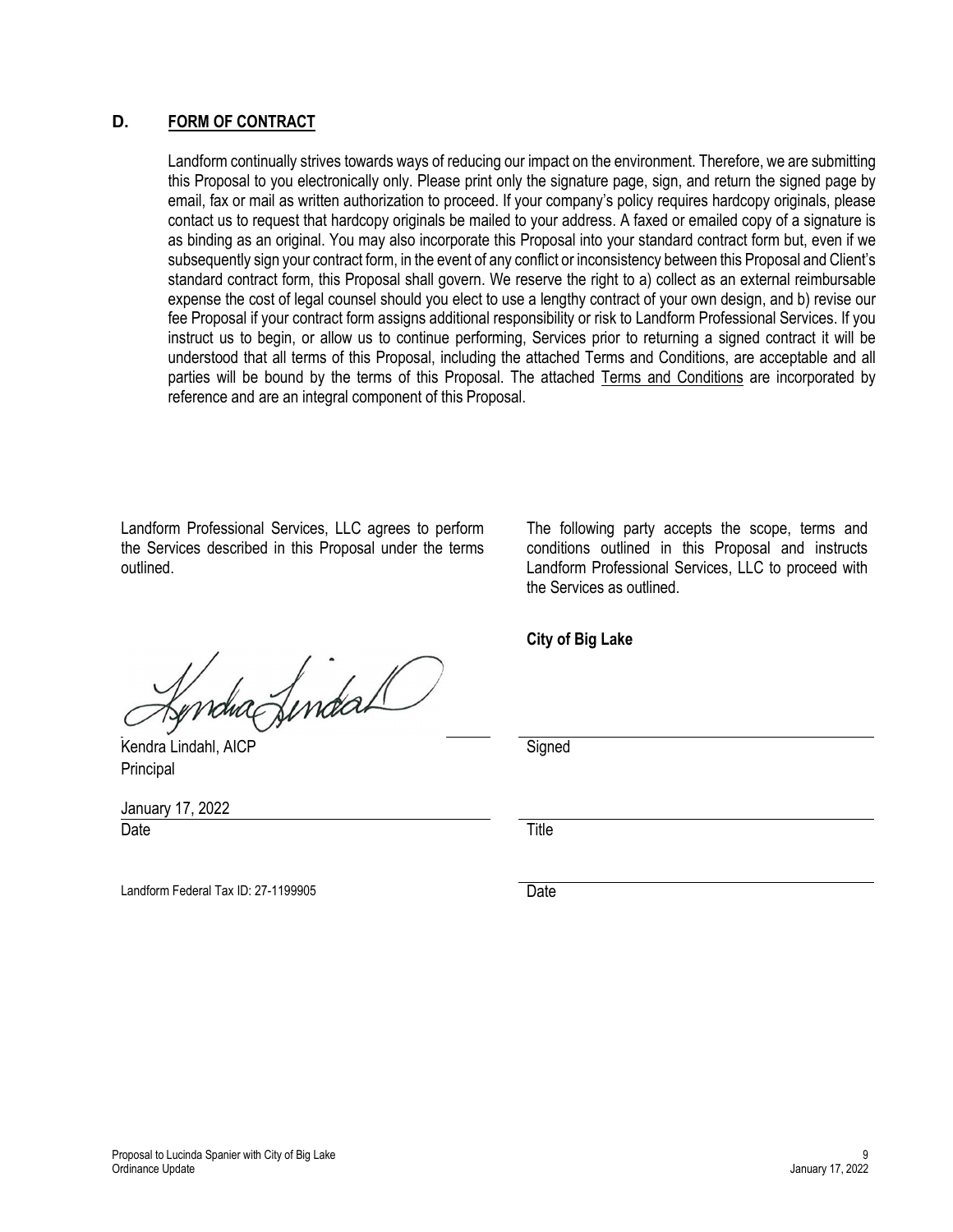### <span id="page-12-0"></span>**TERMS AND CONDITIONS**

**1.0 CONSULTANT'S SERVICES.** Consultant shall perform the services identified in this Proposal and no others unless otherwise agreed and unless Consultant is paid additional compensation in accordance with this Proposal.

**1.1 STANDARD OF CARE.** Consultant's services shall be performed based on the standard of reasonable professional care for services similar in scope, schedule, and complexity to the services being provided by the Consultant. ALL WARRANTIES, EXPRESS OR IMPLIED, UNDER THIS PROPOSAL OR OTHERWISE, IN CONNECTION WITH THE CONSULTANT'S SERVICES ARE EXPRESSLYDISCLAIMED.

**1.2 SCHEDULE.** Time limits established by the schedule identified in the Proposal shall not, except for reasonable cause, be exceeded by Consultant or Client. Consultant's compensation shall be equitably adjusted in the event of delays caused by Client, Client's other consultants, or Client's agents. Fees quoted in the Proposal shall be adjusted if services do not commence within 90 days after the date of theProposal.

**2.0 ADDITIONAL SERVICES**. In addition to any other Additional Services listed in the Proposal, the following services are not included in Basic Services and Client shall compensate Consultant for such services, in addition to compensation for Basic Services: (1) Making revisions in Drawings and Specifications or other documents when such revisions are (a) inconsistent with approvals or instructions previously given, (b) the result of adjustments in Client's requirements, (c) required by enactment, interpretation or revision of codes, laws or regulations subsequent to preparation of such documents, (d) required by the failure of Client or Client's consultants to render decisions or to provide necessary information in a timely manner, (e) imposed by municipal or other authorities as a condition for approval of a project, unless the Drawings, Specifications or other documents clearly were not in compliance with applicable law when submitted for approval, or (f) due to or causes not solely within control of Consultant: (2) Providing any services excluded from the Scope of Services identified in the Proposal: (3) Providing any other services not otherwise expressly included in this Proposal.

**3.0 TERMINATION**. This Proposal may be terminated by either party upon not less than seven days written notice.

**7.0 MISCELLANEOUS PROVISIONS**. ((1) This Proposal represents the entire and integrated agreement between Client and Consultant and supersedes all prior negotiations, representations or agreements, either written or oral. (2) This Proposal may be amended by written instrument signed by both Client and Consultant or, in the case of Additional Services, by a written confirmation from Consultant to which Client does not object within ten (10) working days.

**8.0. PAYMENTS TO CONSULTANT.** Payments are due upon presentation of Consultant's invoices. If Payments are not made within thirty (30) days after date of invoice, a **SERVICE CHARGE OF ONE AND ONE-HALF (1.5) PERCENT PER MONTH (18% PER ANNUM)** or the maximum rate permitted by law, whichever is greater, will be charged on any unpaid balance. Service charges may be compounded.

**9.0 BASIS OF COMPENSATION**. Client shall compensate Consultant as set forth in the Proposal. AN ESTIMATED FEE IS NOT A FIRM FIGURE. If the Scope of or schedule for Consultant's Services is changed materially, the compensation shall be equitably adjusted. Rates and multiples for Additional Services and other services as set forth in the Proposal shall be adjusted annually in accordance with normal salary review practices of Consultant. For Additional Services of Consultant, compensation shall be an hourly rate as defined in the Proposal, plus Reimbursable Charges; or, if agreed by Client and Consultant in writing, a lump sum amount. For additional services of Consultant's consultants, compensation will be 1.15 times the amount billed to Consultant for such services, plus Reimbursable Charges. For Reimbursable Charges, the Consultant shall be compensated for out-of-pocket expenditures incurred in connection with the services identified in this Proposal, based on 1.15 times actual costs incurred. In addition to other expenses, Consultant will be reimbursed for any applicable sales, use, or similar taxes related to services or products provided under this Proposal, which may be imposed by any governmental entity.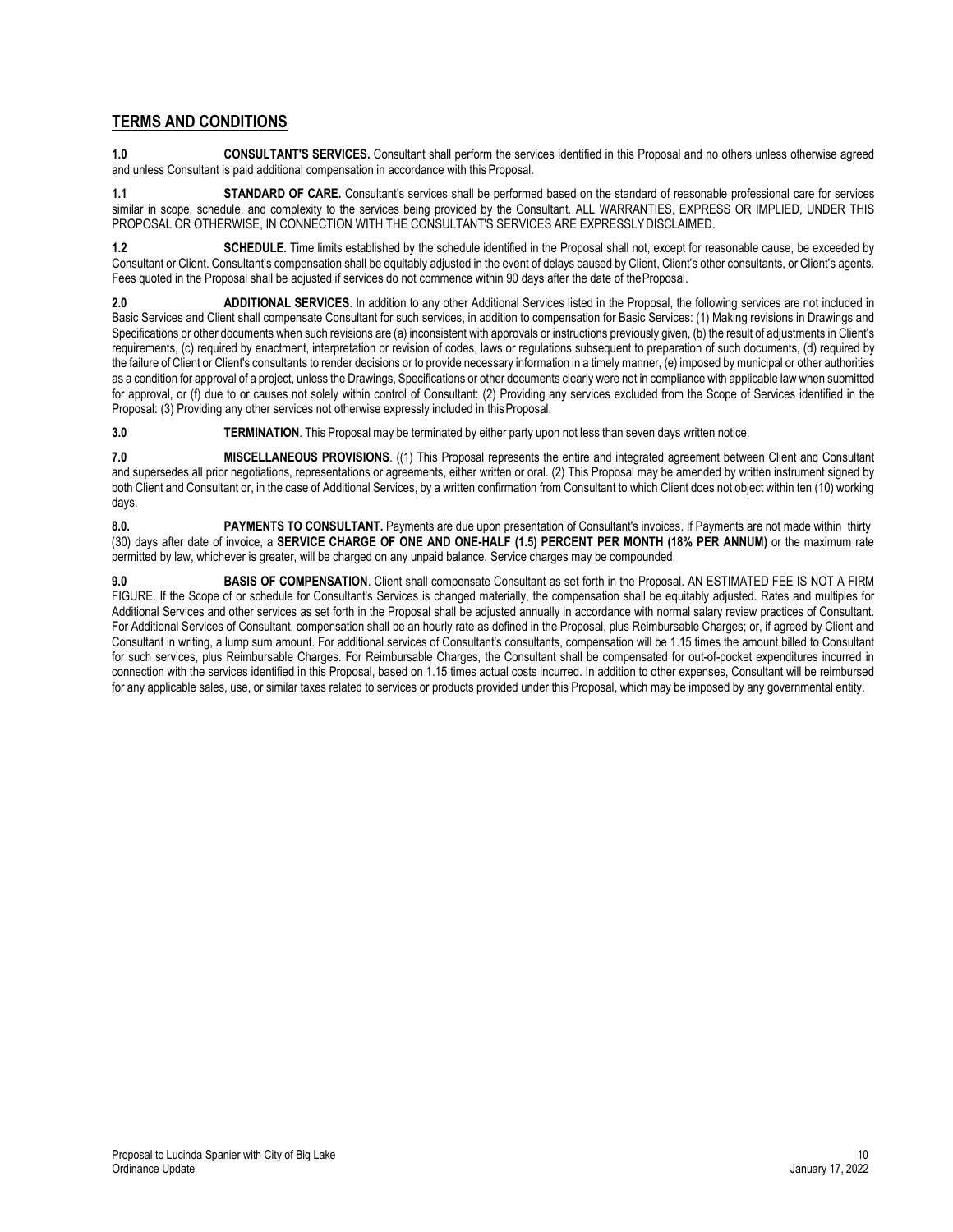### **Parameters of Success**

### **(Exhibit A)**

Objective: To achieve satisfaction with the project outcome.

- Project will deliver the objectives previously identified by the Code Revision Task Force, Planning Commission, and reviewed by the City Council:
	- o Ensure consistency with State Statute.
	- o Ensure consistency with adopted plans including the Comprehensive Plan, TOD Design Manual, Downtown Design Standards, and to some extent Framework 2030.
	- o Address outdated language and definitions, i.e:
		- **Outdated language:** 
			- Zoning Code should better align with current market realities (i.e. all uses need to be revaluated).
			- Evaluate and consolidate districts where appropriate.
		- Overhaul the definitions section and ensure terms are utilized consistently throughout ordinances.
		- Reduce the amount of text/regulation.
		- **Consolidate language wherever feasible.**
		- **EXP** Create a more user-friendly document by breaking up text with tables and images wherever feasible.
	- o Minimize need for IUP, CUP, PUD, and variances by building-in flexibility.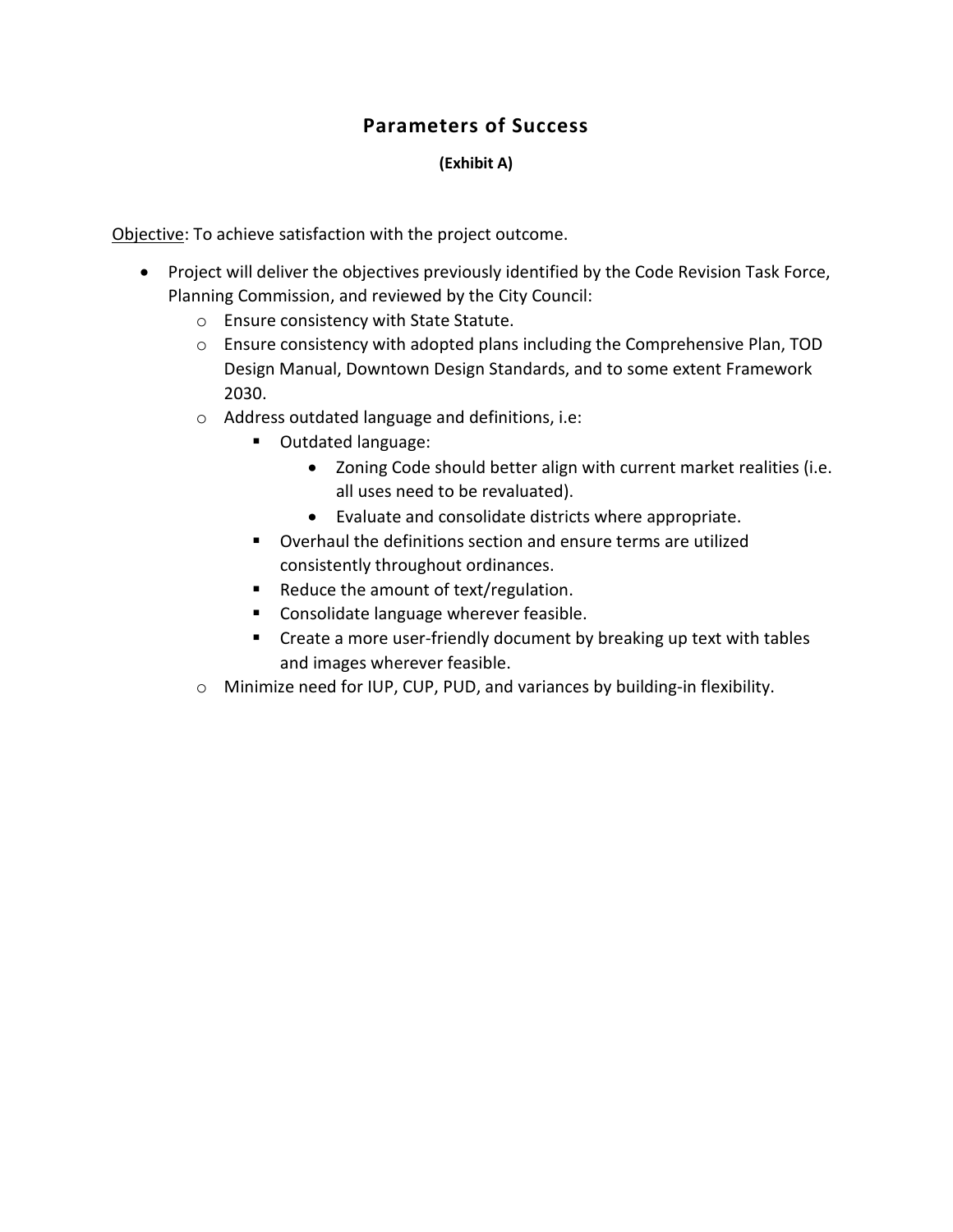### EXHIBIT B 2022-01-17 Ordinance Rewrite Schedule and Fees



| <b>Project Work Plan and Fees</b>                                                                |            |     |                           |                          |              | 2022    |              |           |                           |            |                         |                             |           | 2023           |           | Principal | Planner III     | <b>TOTAL</b><br>Planner II | <b>TOTAL</b> |                          |
|--------------------------------------------------------------------------------------------------|------------|-----|---------------------------|--------------------------|--------------|---------|--------------|-----------|---------------------------|------------|-------------------------|-----------------------------|-----------|----------------|-----------|-----------|-----------------|----------------------------|--------------|--------------------------|
|                                                                                                  | Feb<br>Jan | Mar | Apr                       | May                      | June         | July    | Aug          | Sept      | Oct                       | Nov        | Dec                     | Jan                         | Feb       | Mar            | Apr       | \$146     | \$108           | \$90<br>HOURS              | FEE/EST      |                          |
| Task 1. Project Management                                                                       |            |     |                           |                          |              |         |              |           |                           |            |                         |                             |           |                |           | 23        | 45              | 68                         |              | \$8,218.00               |
| 1.1 Kickoff meeting with Council                                                                 | 1/26/2022  |     |                           |                          |              |         |              |           |                           |            |                         |                             |           |                |           |           |                 |                            |              | \$438.00                 |
| 1.2 Kickoff meeting with staff                                                                   |            |     |                           |                          |              |         |              |           |                           |            |                         |                             |           |                |           |           |                 |                            |              | \$616.00                 |
| 1.3 Develop Outline of Ordinance structure                                                       |            |     |                           |                          |              |         |              |           |                           |            |                         |                             |           |                |           |           |                 |                            |              |                          |
| 1.4 Kickoff meeting with Ordinance Task Force                                                    | ★          |     |                           |                          |              |         |              |           |                           |            |                         |                             |           |                |           |           |                 |                            |              | \$1,010.00               |
|                                                                                                  | 2/15/2022  |     |                           |                          |              |         |              |           |                           |            |                         |                             |           |                |           | -4        |                 | 12                         |              | \$1,448.00               |
| 1.5 Check in with staff via teleconference (A1<br>Task 2. Subdivision Ordinance Revisions        |            |     | $\blacksquare$            |                          |              |         |              |           | <b>TELEVISION</b>         |            | $\blacksquare$          | $\blacksquare$              |           | $\blacksquare$ |           | 12        |                 |                            |              | \$4,706.00               |
| 2.1 Revise Rules and Definitions                                                                 |            |     |                           |                          |              |         |              |           |                           |            |                         |                             |           |                |           | 19        | -82             |                            |              | \$12,350.00              |
| 2.2 Update General Provisions                                                                    |            |     |                           |                          |              |         |              |           |                           |            |                         |                             |           |                |           |           | 12              |                            |              | \$1,588.00               |
| 2.3 Application Reviews and Procedures                                                           |            |     |                           |                          |              |         |              |           |                           |            |                         |                             |           |                |           |           | 10              | 12                         |              | \$1,372.00               |
| 2.4 City staff review and edits                                                                  |            |     |                           |                          |              |         |              |           |                           |            |                         |                             |           |                |           |           | 10              |                            |              | \$1,372.00               |
| 2.5 Ordinance Task Force review                                                                  |            |     |                           |                          |              |         |              |           |                           |            |                         |                             |           |                |           |           | 10              |                            |              | \$1,946.00               |
| 2.6 Revisions following Task Force review                                                        |            |     | 4/19/2022<br>$\leftarrow$ |                          |              |         |              |           |                           |            |                         |                             |           |                |           |           |                 |                            |              | \$1,302.00               |
| 2.7 PC Review                                                                                    |            |     |                           |                          |              |         |              |           |                           |            |                         |                             |           |                |           |           |                 | 10                         |              | \$1,156.00               |
|                                                                                                  |            |     |                           | ★<br>5/4/2022            |              |         |              |           |                           |            |                         |                             |           |                |           |           |                 |                            |              | \$1,302.00               |
| 2.8 Council Review                                                                               |            |     |                           | 5/25/2022                |              |         |              |           |                           |            |                         |                             |           |                |           |           |                 | 11                         |              | \$1,302.00               |
| 2.9 Revisions following PC and CC review<br>Task 3. Zoning Ordinance Revisions                   |            |     |                           | $\overline{\phantom{0}}$ |              |         |              |           |                           |            |                         |                             |           |                |           |           |                 |                            |              | \$1,010.00               |
|                                                                                                  |            |     |                           |                          |              |         |              |           |                           |            |                         |                             |           |                |           | 77 432    |                 | 525<br>16                  |              | \$59,338.00              |
| 3.1 Sections 1002 - 1014 - Consolidate Permits, Approvals and Procedures                         |            |     | $\leftarrow$              |                          |              |         |              |           |                           |            |                         |                             |           |                |           |           | 16              |                            |              | \$2,020.00               |
| 3.2 Section 1020 - Revise Accessory Building Standards                                           |            |     |                           |                          |              |         |              |           |                           |            |                         |                             |           |                |           |           | 12              |                            |              | \$1,588.00               |
| 3.3 Section 1025 - Revise Fences                                                                 |            |     |                           |                          |              |         |              |           |                           |            |                         |                             |           |                |           |           |                 |                            |              | \$1,010.00               |
| 3.4 Section 1030 - Review Off-Street Parking and Loading                                         |            |     |                           |                          |              |         |              |           |                           |            |                         |                             |           |                |           |           | 24              |                            |              | \$2,884.00               |
| 3.5 Review other general Ordinance for consistency (Sections 1021 - 1024, 1026 - 1029)           |            |     | $\leftarrow$              |                          |              |         |              |           |                           |            |                         |                             |           |                |           |           | 24              |                            |              | \$2,884.00               |
| 3.6 City staff review and edits                                                                  |            |     |                           |                          |              |         |              |           |                           |            |                         |                             |           |                |           |           | 10              |                            |              | \$1,372.00               |
| 3.7 Ordinance Task Force Review of Sections 1002 - 1030                                          |            |     |                           | 12022                    |              |         |              |           |                           |            |                         |                             |           |                |           |           |                 |                            |              | \$1,302.00               |
| 3.8 Revisions following Task Force review                                                        |            |     |                           | $\overline{\phantom{a}}$ |              |         |              |           |                           |            |                         |                             |           |                |           |           |                 | 10 <sup>°</sup>            |              | \$1,156.00               |
| 3.9 PC Review of Sections 1002 - 1030                                                            |            |     |                           |                          | 6/1/2022     |         |              |           |                           |            |                         |                             |           |                |           |           |                 |                            |              | \$1,302.00               |
| 3.11 Sections 1031 - 1038 - Review for consistency and language                                  |            |     |                           |                          | $\leftarrow$ |         |              |           |                           |            |                         |                             |           |                |           |           | 16              |                            |              | \$2,020.00               |
| 3.12 Section 1040 - Revise General Building Ordinance                                            |            |     |                           |                          |              |         |              |           |                           |            |                         |                             |           |                |           |           | 24              | つフ                         |              | \$3,030.00               |
| 3.13 Section 1041 - Reduce setback along minor arterials and collector roadways                  |            |     |                           |                          | $\leftarrow$ |         |              |           |                           |            |                         |                             |           |                |           |           |                 |                            |              | \$1,010.00               |
| 3.14 City staff review and edits                                                                 |            |     |                           |                          |              |         |              |           |                           |            |                         |                             |           |                |           |           | 10              |                            |              | \$1,372.00               |
| 3.15 Ordinance Task Force Review of Sections 1031-1041                                           |            |     |                           |                          |              | 19/2022 |              |           |                           |            |                         |                             |           |                |           |           |                 |                            |              | \$1,302.00               |
| 3.16 Revisions following Task Force review                                                       |            |     |                           |                          |              |         | 8/3/2022     |           |                           |            |                         |                             |           |                |           |           |                 |                            |              | \$1,156.00               |
| 3.17 PC Review of Sections 1031-1041                                                             |            |     |                           |                          |              |         |              |           |                           |            |                         |                             |           |                |           |           |                 |                            |              | \$1,302.00               |
| 3.19 Sections 1044 - 1046 - Update R-1 and R-2 district standards for smaller lot size and width |            |     |                           |                          |              |         | $\leftarrow$ |           |                           |            |                         |                             |           |                |           |           | 24              |                            |              | \$3,176.00               |
| 3.20 Sections 1047 - 1049 - Review residential district standards and uses                       |            |     |                           |                          |              |         | $\leftarrow$ |           |                           |            |                         |                             |           |                |           |           |                 |                            |              |                          |
| 3.21 City staff review and edits                                                                 |            |     |                           |                          |              |         |              |           |                           |            |                         |                             |           |                |           |           | 16              |                            |              | \$2,020.00               |
| 3.22 Ordinance Task Force Review of Sections 1044 - 1050                                         |            |     |                           |                          |              |         |              | 9/20/2022 |                           |            |                         |                             |           |                |           |           | 10              |                            |              | \$1,372.00               |
| 3.23 Revisions following Task Force review                                                       |            |     |                           |                          |              |         |              |           |                           |            |                         |                             |           |                |           |           |                 |                            |              | \$1,302.00               |
| 3.24 PC Review of Sections 1044 - 1050                                                           |            |     |                           |                          |              |         |              |           | $\overline{}$             |            |                         |                             |           |                |           |           |                 |                            |              | \$1,156.00               |
| 3.26 Sections 1055 - 1058 - Review Business Districts                                            |            |     |                           |                          |              |         |              |           | 10/5/2022<br>$\leftarrow$ |            |                         |                             |           |                |           |           |                 |                            |              | \$1,302.00               |
| 3.27 Sections 1059 - 1062 - Review Industrial Districts                                          |            |     |                           |                          |              |         |              |           | $\leftarrow$              |            |                         |                             |           |                |           |           | 28              |                            |              | \$3,462.00               |
| 3.28 Sections 1064 - 1069 - Review Overlay Districts                                             |            |     |                           |                          |              |         |              |           | $\leftarrow$              |            |                         |                             |           |                |           |           | 28<br>28        |                            |              | \$3,462.00<br>\$3,462.00 |
| 3.29 Section 1001 - Update Definitions                                                           |            |     |                           |                          |              |         |              |           | $\leftarrow$              |            |                         |                             |           |                |           |           |                 |                            |              | \$2,020.00               |
| 3.30 City staff review and edits                                                                 |            |     |                           |                          |              |         |              |           |                           |            |                         |                             |           |                |           |           |                 |                            |              | \$2,812.00               |
| Ordinance Task Force Review of Sections 1001 and 1055 - 1069                                     |            |     |                           |                          |              |         |              |           |                           | 11/15/2022 |                         |                             |           |                |           |           |                 |                            |              | \$1,302.00               |
| 3.31 Revisions following Task Force review                                                       |            |     |                           |                          |              |         |              |           |                           |            |                         |                             |           |                |           |           |                 |                            |              | \$1,156.00               |
| 3.32 PC Review of Sections 1001 and 1055 - 1069                                                  |            |     |                           |                          |              |         |              |           |                           |            |                         |                             |           |                |           |           |                 |                            |              | \$1,302.00               |
| 3.33 Council Review of Draft Ordinance                                                           |            |     |                           |                          |              |         |              |           |                           |            | 12/7/2022<br>12/28/2022 |                             |           |                |           |           |                 |                            |              | \$1,302.00               |
| 3.34 Reorganize document after review and approval of text amendments                            |            |     |                           |                          |              |         |              |           |                           |            |                         |                             |           |                |           |           |                 |                            |              | \$2,020.00               |
| Task 4. Sign Ordinance Revisions                                                                 |            |     |                           |                          |              |         |              |           |                           |            |                         |                             |           |                |           | $11 -$    | 90 <sub>o</sub> | 117                        |              | \$12,766.00              |
| 4.1 Meeting with Staff to finalize scope and priorities                                          |            |     |                           |                          |              |         |              |           |                           |            |                         |                             |           |                |           |           |                 |                            |              | \$508.00                 |
| 4.2 Draft revised sign ordinance                                                                 |            |     |                           |                          |              |         |              |           |                           |            |                         |                             |           |                |           |           | 48              | 64                         |              | \$6,624.00               |
| 4.3 City staff review and edits                                                                  |            |     |                           |                          |              |         |              |           |                           |            |                         | $\overline{\phantom{a}}$    |           |                |           |           | 10              |                            |              | \$1,372.00               |
| 4.4 Ordinance Task Force Review                                                                  |            |     |                           |                          |              |         |              |           |                           |            |                         | 1/7/2023                    |           |                |           |           |                 | 11                         |              | \$1,302.00               |
| 4.5 Revisions following Task Force review                                                        |            |     |                           |                          |              |         |              |           |                           |            |                         | $\sim$ $\sim$ $\sim$ $\sim$ |           |                |           |           |                 |                            |              | \$1,156.00               |
| 4.6 PC Review                                                                                    |            |     |                           |                          |              |         |              |           |                           |            |                         |                             | 2/1/2023  |                |           |           |                 |                            |              | \$794.00                 |
| 4.7 Council Review                                                                               |            |     |                           |                          |              |         |              |           |                           |            |                         |                             | 2/22/2023 |                |           |           |                 |                            |              | \$1,010.00               |
| Task 5. Adoption                                                                                 |            |     |                           |                          |              |         |              |           |                           |            |                         |                             |           |                |           | 19        |                 |                            |              | \$8,606.00               |
| 5.1 Compile complete document for city review                                                    |            |     |                           |                          |              |         |              |           |                           |            |                         |                             |           |                |           |           |                 |                            |              | \$940.00                 |
| 5.2 Review all sections with City Attorney and make edits                                        |            |     |                           |                          |              |         |              |           |                           |            |                         |                             |           |                |           |           | 12              |                            |              | \$1,880.00               |
| 5.3 Ordinance Task Force Review                                                                  |            |     |                           |                          |              |         |              |           |                           |            |                         |                             |           | 3/21/2023      |           |           |                 |                            |              | \$1,302.00               |
| 5.4 Complete one round of edits and finalize document                                            |            |     |                           |                          |              |         |              |           |                           |            |                         |                             |           |                |           |           | 12              |                            |              | \$1,880.00               |
| 5.5 PC Public Hearing - prepare materials                                                        |            |     |                           |                          |              |         |              |           |                           |            |                         |                             |           |                | 4/5/2023  |           |                 |                            |              | \$1,302.00               |
| 5.6 City Council - prepare materials                                                             |            |     |                           |                          |              |         |              |           |                           |            |                         |                             |           |                | 4/26/2023 |           |                 |                            |              | \$1,302.00               |
|                                                                                                  |            |     |                           |                          |              |         |              |           |                           |            |                         |                             |           |                |           |           |                 | <b>Base Project Total</b>  |              | \$101,278.00             |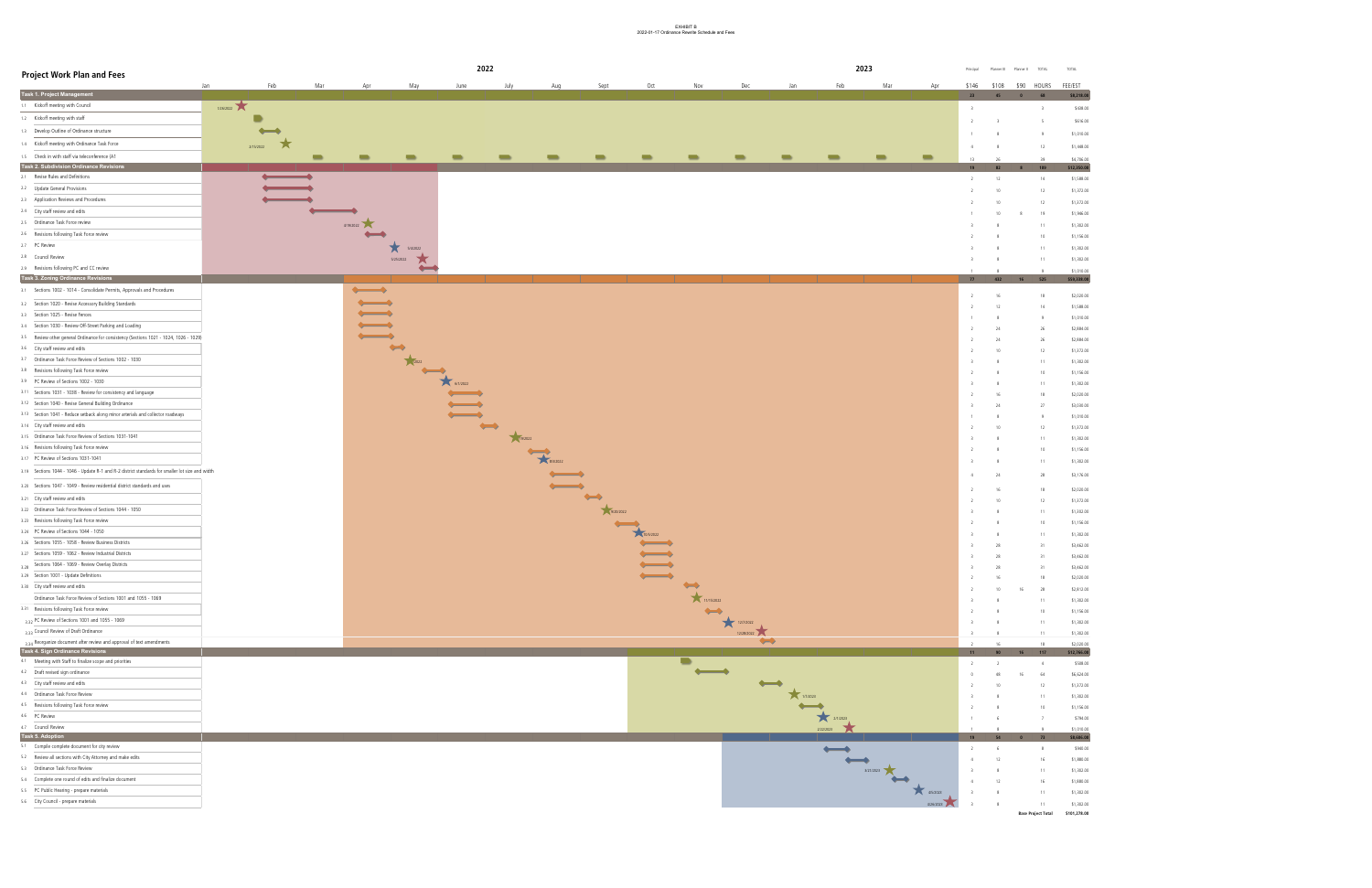

# **WORKSHOP ITEM**

### **Big Lake City Council**

| <b>Prepared By:</b><br>Hanna Klimmek, Community Development Director and<br>Norm Michels, Streets/Parks/Fleet Superintendent | <b>Meeting Date:</b><br>1/26/2022                     | Item No.<br>4Β |  |  |
|------------------------------------------------------------------------------------------------------------------------------|-------------------------------------------------------|----------------|--|--|
| <b>Item Description:</b><br>City Code Chapter 5, Section 550 - Sidewalks Revision                                            | <b>Reviewed By:</b> Clay Wilfahrt, City Administrator |                |  |  |
| <b>Discussion</b>                                                                                                            | <b>Reviewed By:</b> Gina Wolbeck, City Clerk          |                |  |  |

### *COUNCIL DIRECTION REQUESTED*

**Staff is requesting Council discussion and direction on proposed revisions to Chapter 550 (Sidewalks).**

### *BACKGROUND/DISCUSSION*

During the winter months of 2018, the City received a substantial amount of complaints regarding sidewalks not being consistently cleared of snow. Due to the amount of complaints, a Workshop discussion was prompted with the City Council that resulted in the Council directing staff to proactively enforce City Code Chapter 5, Section 550 – Sidewalks. The City Council justified the activity by acknowledging that Big Lake is a walkable community and many residents, especially children and those with physical handicaps who cannot drive, rely on the sidewalk system to safely navigate their neighborhoods and access community resources and amenities.

Staff designed a proactive enforcement system that is initiated by a 2" or more snow event. Property owners, per Code, are required to remove the ice and snow from their sidewalk within 24 hours from the end of the snow event. Once the 24 hours has surpassed, staff will schedule an appropriate time to clear sidewalks that are out of compliance; consideration is given when there's more snow forecasted in the near future, holiday weekends, dangerously cold temperatures, etc.

Every year, the City has notified property owners of the proactive enforcement by means of mailers, newsletter articles, social media posts, and has set up a notification system through the City website which will provide property owners with a 24-hour notice. When staff discusses the sidewalk ordinance with property owners, they always encourage them to sign up for the notification system.

Prior to this winter, the City contracted with Sharpline Lawn Care to clear the sidewalks of ice and snow. In March of 2021, Sharpline Lawn Care notified the City that they are no longer interested in contracting their services due to the sale of their business. At that time, staff decided to utilize internal resources to enforce the Code rather than contract out in regards to both tall grass/weeds complaints and proactive enforcement of snow/ice removal from sidewalks.

So far this winter, staff has completed two (2) enforcement events. Afterwards, the amount of phone calls has been found to be excessive compared to previous years. Based on conversations with property owners, it appears that the expectations of the City through its Code aren't clear, which is creating frustration. Property owners have mentioned that they cleared their sidewalk within 24 hours and that it doesn't say they have to maintain the sidewalk afterwards within our Code. This is problematic as wind can create drifts that will easily cover the sidewalk with more than 2" of snow/ice, which makes them out of compliance.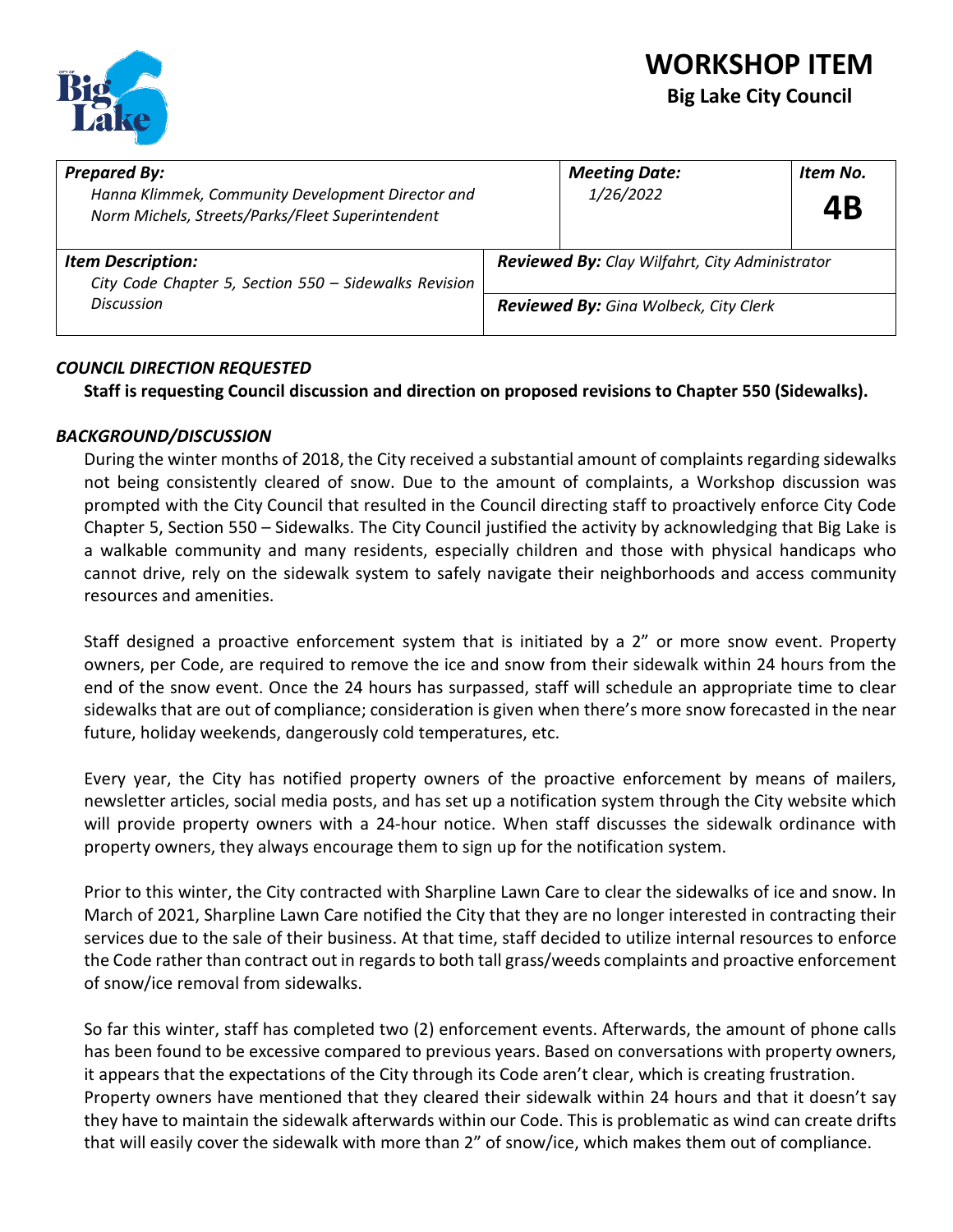In addition, there's also confusion as to how much of the sidewalk the City expects to be cleared. Staff believes its important to define the expectation and that the sidewalks should be cleared 100%. This definition will allow for everyone to safely navigate the sidewalk.

Proposed revisions are **highlighted** below:

### *Section 550 – Sidewalks*

*550.01 Clean Walks Required. The owner or occupant of any premises in the City shall completely clear and maintain clearance of the sidewalk in front of and/or beside the premises, of snow and loose or melting ice within twenty-four hours after the completion of any snowfall.*

*550.02 Failure to Clean Sidewalks. Whenever the owner or occupant of any premises in the City fails to clear and maintain clearance of their sidewalk of snow and loose or melting ice within twenty-four (24) hours after the completion of any snowfall, the City or its authorized contractor shall serve a notice on the owner or occupant of the lot or parcel of land, clear the sidewalk and bill the property owner for all costs. Such notice shall state that in case of further non-compliance, the clearing of sidewalks will be done by the City or its authorized contractor at the owner's expense. The owner of the property will be determined as shown by the records of the office of the County Recorder. When the premises shall appear to be vacant and unoccupied or when the owner or occupant cannot be found, then notice may be served by posting upon the premises in a conspicuous place.* 

*For each successive violation concerning clearing of snow and loose or melting ice from sidewalks, the City*  will post a notice of violation on the property stating that the City or its authorized contractor will, without *further notice, correct the conditions creating such violations and assess the cost there for against the property. The City Council shall determine an hourly rate for clearing of sidewalks.*

*550.03 Assessment of Cost. If the bill is not paid to the City Administrator within thirty (30) days from the date issued, the listed total of unpaid charges for the clearing of snow and loose or melting ice from public sidewalks shall be charged along with all other charges for current services to be assessed under Minnesota Statutes, Section 429.101. If no objection is made or if the Council shall find that the work was properly done, then the amount of the cost shall be reported to the County Auditor as in the case of other special assessments, and the Auditor shall cause the cost to be assessed, levied and collected in one payment, provided, that within thirty (30) days after the Commissioner's report is made to the City Council, the amount of the cost may be paid to the City of Big Lake.*

### *FINANCIAL IMPACT*

N/A

### *STAFF RECOMMENDATION*

Staff recommends that Council discuss the proposed revisions to the sidewalk ordinance, and provide direction on moving forward the ordinance amendment for consideration at a future Council Meeting.

### *ATTACHMENTS*

N/A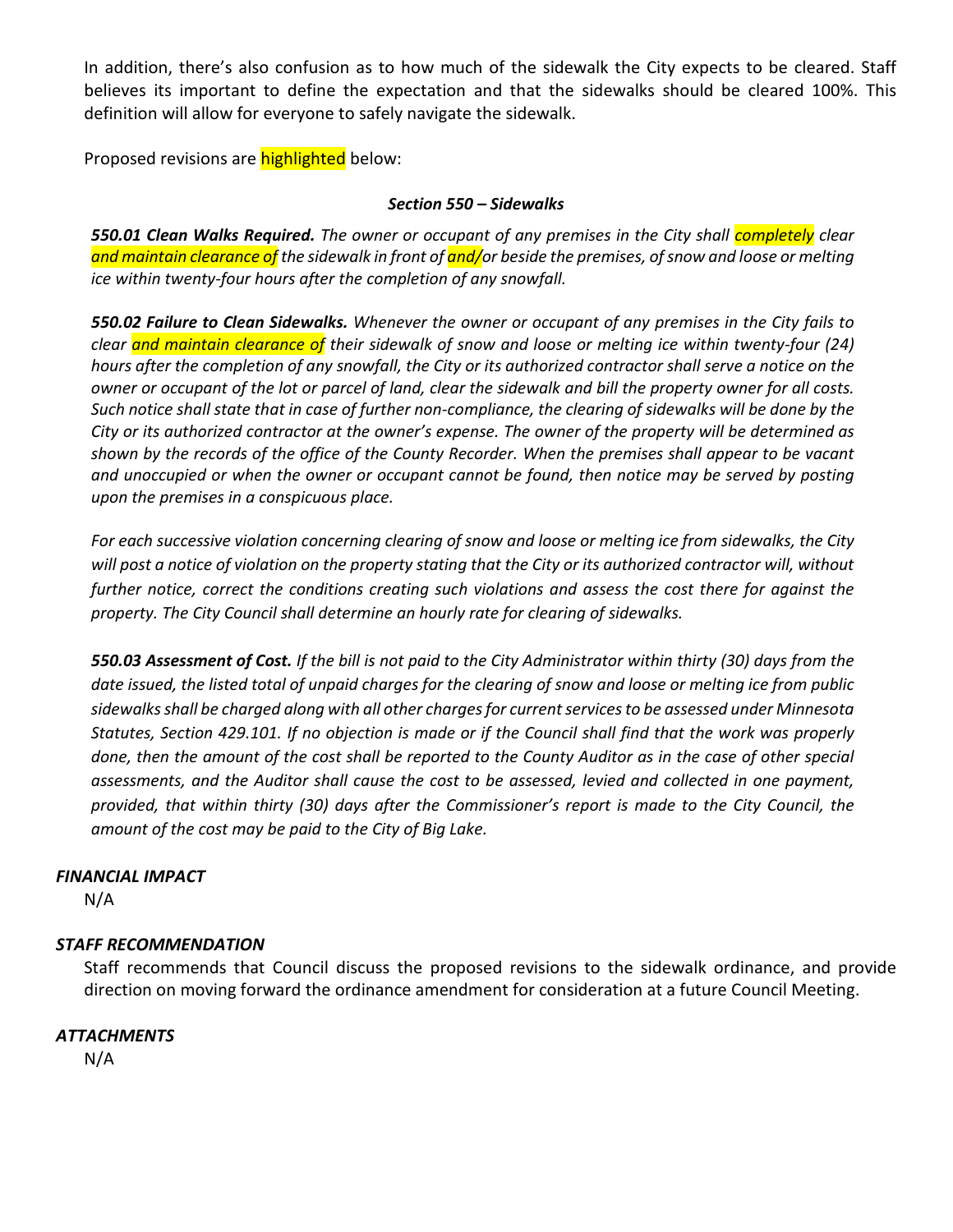

| <b>Prepared By:</b><br>Lucinda Spanier, City Planner    | <b>Meeting Date:</b><br>1/26/2022                                                 | Item No.<br><b>4C</b> |
|---------------------------------------------------------|-----------------------------------------------------------------------------------|-----------------------|
| <b>Item Description:</b><br>Honey Bee Keeping Ordinance | <b>Reviewed By:</b> Clay Wilfahrt, City Administrator                             |                       |
|                                                         | <b>Reviewed By:</b> Hanna Klimmek, EDFP, Community<br><b>Development Director</b> |                       |

### *COUNCIL DIRECTION REQUESTED*

**Council direction requested.** 

### *BACKGROUND/DISCUSSION*

Staff has revised the Honey Bee Keeping draft Ordinance in accordance with the direction provided by Council during the November 29, 2021 Workshop. The draft includes the following revisions:

- 1. Substitution of the words "licensed child day care center" for "day care facility" for consistency with City Ordinance.
- 2. Elimination of the requirement for signage.
- 3. Elimination of the requirement for fencing.
- 4. Elimination of the requirement for a quasi-judicial permitting process.

The Council also requested that educational information on bee keeping and the City Ordinance be provided to residents. To achieve this, staff will create an informational handout on honey bee keeping, similar to the one available for backyard chickens, which will be made available at City Hall and on the City Website. Staff will also draft an article for the upcoming City Newsletter to inform residents of the new Ordinance.

### *FINANCIAL IMPACT*

This is being handled as part of normal staff duties

### *STAFF RECOMMENDATION*

N/A

### *ATTACHMENTS*

Attachment A – Draft Honey Bee Keeping Ordinance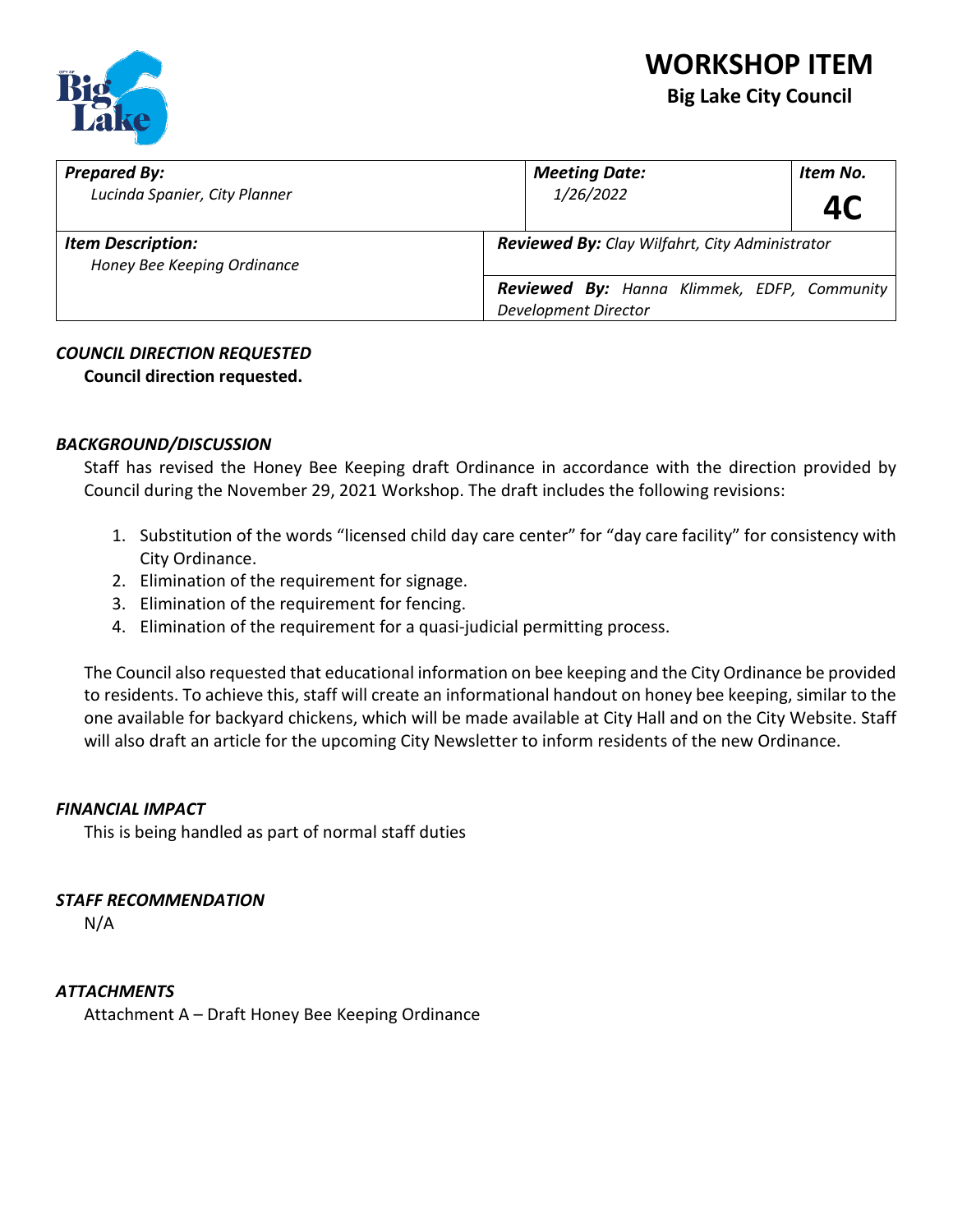### City of Big Lake Honey Bee Keeping Ordinance

#### DEFINITIONS

APIARY. Any place or location where one or more colonies or nuclei of honey bees are kept.

BEEKEEPER. A person who owns or has charge of one or more colonies of honey bees.

BEEKEEPING EQUIPMENT. Anything used in the operation of an apiary, such as hive bodies, supers, frames, top and bottom boards and extractors.

COLONY. An aggregate of honey bees consisting principally of workers but having, when perfect one queen and at times drones, brood, combs, and honey.

HIVE. A structure manufactured to house a colony, including a hive stand, a bottom board, the hive body, frames/combs, queen excluder (optional), inner cover, and outer cover. One HIVE houses one swarm consisting of one queen and worker honey bees.

HONEY BEE. Any stage of the common honey bee, apis mellifera species of European origin.

NUCLEUS COLONY. A small quantity of honey bees with a queen housed in a smaller than usual hive box designed for a particular purpose.

#### Keeping of Honey Bees

- (1) Purpose. Honey bees provide substantial benefits to people and the environment, including but not limited to, pollination of crops and production of honey and wax. It shall be unlawful for any person to place, establish, or maintain any hive, stand, box, apiary, or keep any honey bees in or upon premises within the corporate limits of the city unless the honey bees are kept in accordance with the provisions of this subdivision.
- (2) Keeping of honey bees.
	- a. Permit required.
		- i. Prior to installing, altering or establishing a colony of honey bees within a hive, the beekeeper must obtain a permit from the city. Application for said permit shall be made to the city upon forms furnished by the city.
		- ii. The permit application shall include the following data: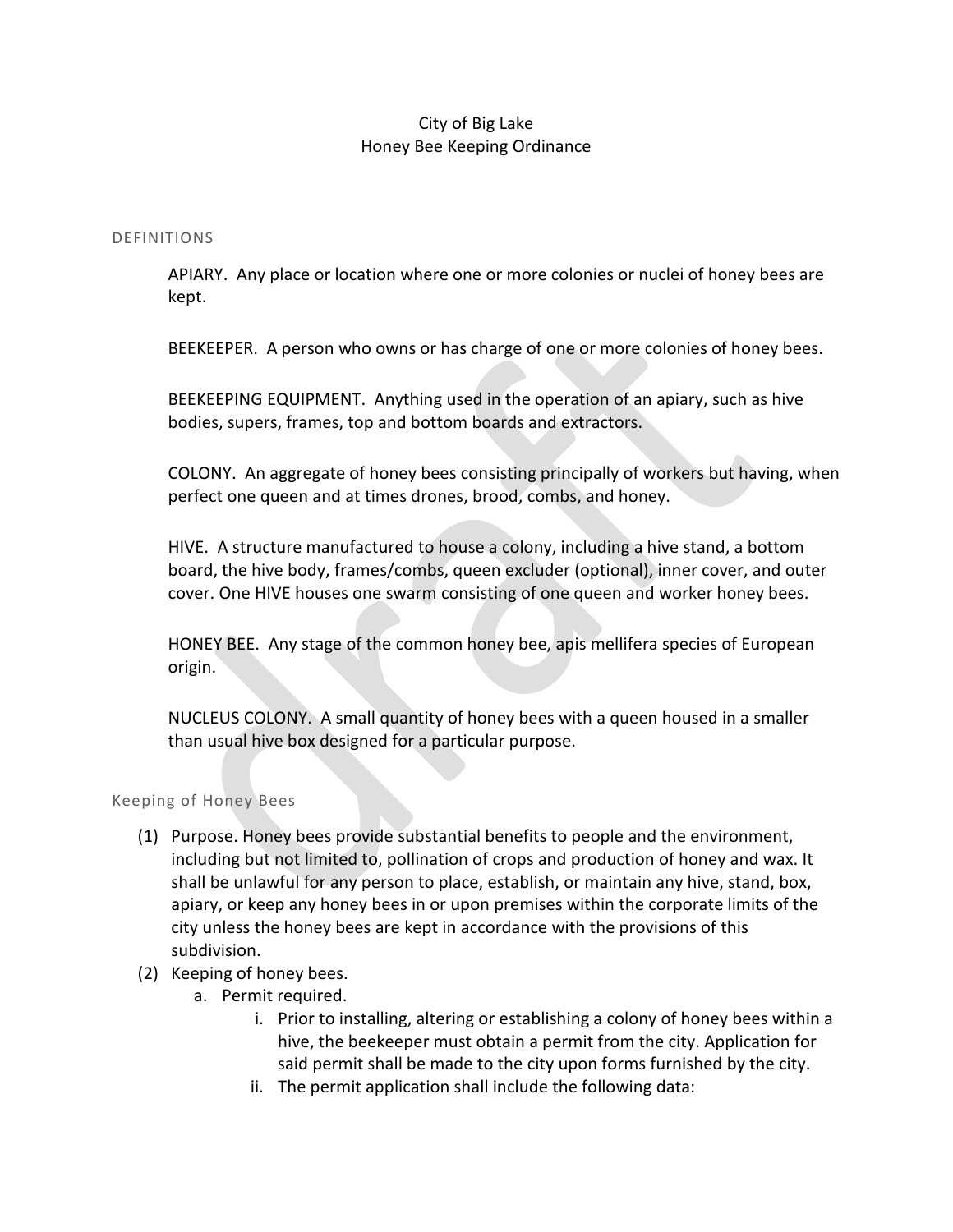- 1. Name and address of applicant and property owner;
- 2. Street address and legal description of the lot upon which the honey bees would be kept;
- 3. A registered land survey and site plan illustrating the dimensions of the property, location and distances of neighboring residences, and the location of the hive in relation to any property lines, sidewalk, alleys, and right-of-way; and
- 4. Location of any schools or day care facility located within 200 feet of property.
- iii. All applications shall be accompanied by an application fee, as required by the city.
- b. The city, upon written notice, may revoke a permit for failure to comply with provisions of this section or any condition(s) set forth in the permit.
- (3) Beekeeping standards.
	- a. Honey bee colonies meeting the requirements of this subdivision may be kept only upon a lot containing a single dwelling unit, as an accessory use within the R-1 Single Family Residential District, R-1E Single Family Residential Estates, R-2 Medium Density Residential District, and A Agricultural District.
	- b. Only honey bee species which are viable in northern climates according to the Department of Entomology at the University of Minnesota shall be allowed.
	- c. Beekeepers shall own and reside at the property upon which said honey bees are kept.
	- d. Colony density. The number of colonies on any lot or parcel is limited to colony per 10,000 square feet of lot area. At no time shall a person be permitted to keep or maintain more than 3 colonies on any lot or parcel.
	- e. Placement of hives.
		- i. No colony or hive shall be kept or maintained within any front yard. In the case of a corner lot, no colony or hive shall be kept or maintained within the yard abutting an existing or dedicated public street.
		- ii. No person shall establish or maintain any hive or colony within 50 feet of any occupied dwelling, except the dwelling of the owner of the subject property.
		- iii. Hives shall be at least 25 feet from any property line, sidewalk, alley or other public way as measured from the nearest point on the hive to the property line, sidewalk, alley or other public right of way.
		- iv. No hive shall be kept or maintained within 200 feet of a school or day care facility.
	- f. Hive standards.
		- i. Honey bee colonies shall be kept in hives with removable frames, which shall be kept in sound and usable condition.
		- ii. Hives shall be placed on a hive stand manufactured for that purpose and shall not be placed on cinder blocks, pallets, logs, bricks, blocks, railroad ties, or similar materials.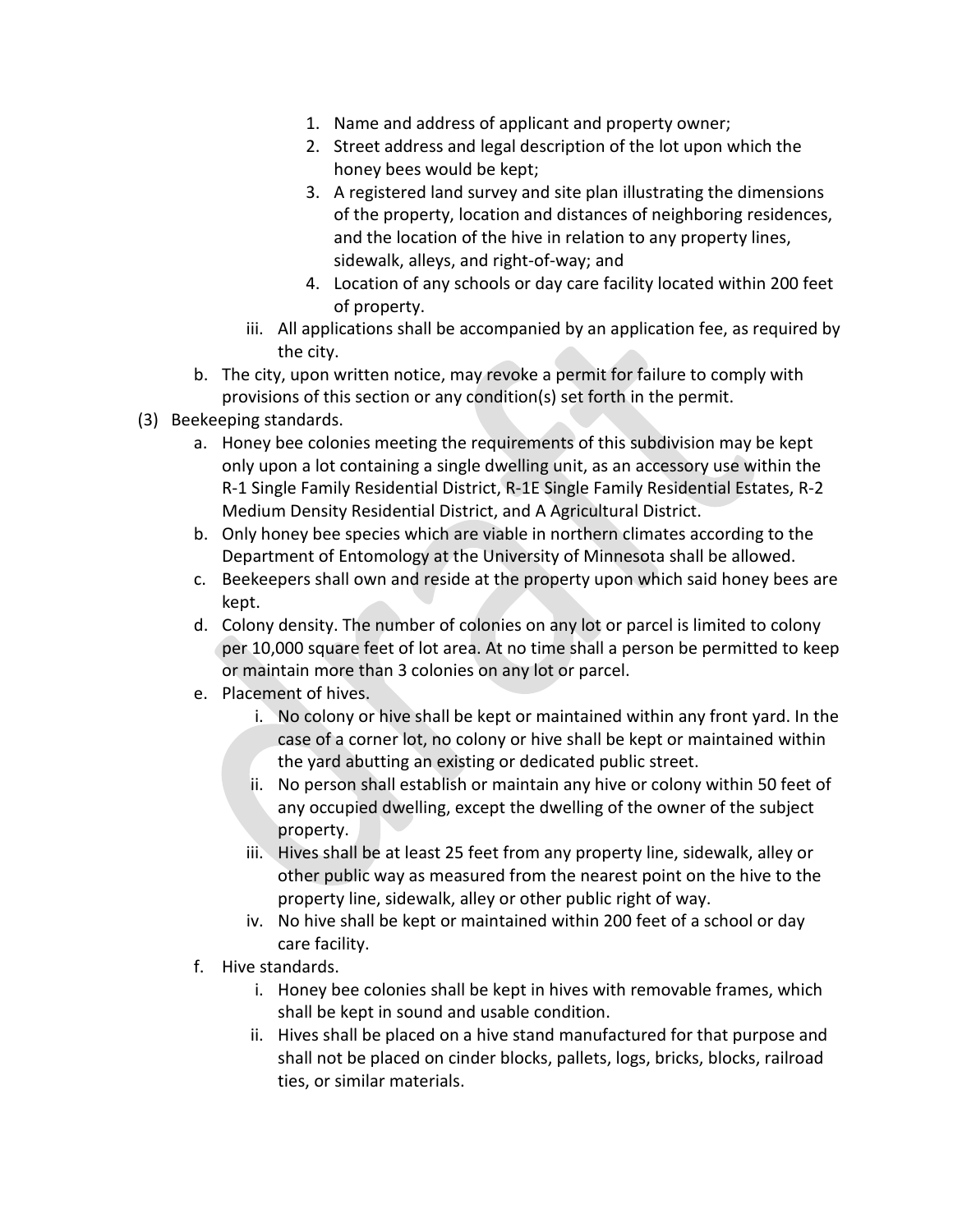- iii. Hives shall not contain hive bodies with more than a standard 10 frame design and shall not exceed 9 5/8 inches in height.
- g. The beekeeper shall ensure that a convenient, continuous, open source of water is available within 25 feet of the hive, stand boxes, or apiaries and within the required fence by the following standard.
- h. The beekeeper shall ensure that no wax comb or other material that might encourage robbing by other honey bees are left upon the grounds of the subject lot or parcel. Such materials once removed from the site shall be handled and stored in sealed containers, or placed within a building or other insect-proof container.
- i. The beekeeper shall maintain beekeeping equipment in good condition and shall secure unused equipment occupancy by swarms.
- j. Violation/penalty. Violation of this subdivision shall be subject to violation and penalty as prescribed in Chapter 10 of the Zoning Ordinance (Penalties).
- (4) Removal.
	- a. Honey bees shall not be kept in such a manner as to constitute a nuisance as provided for under Chapter 5 of the Big Lake City Code, or in violation of any other subdivision of the Big Lake City Code.
	- b. Persons no longer intending to keep honey bees on the subject property shall notify the city in writing and remove the operation.
	- c. The operation shall be removed from the property upon revocation. Failure to remove the operation shall be considered a nuisance under Chapter 5 of the Big Lake City Code.